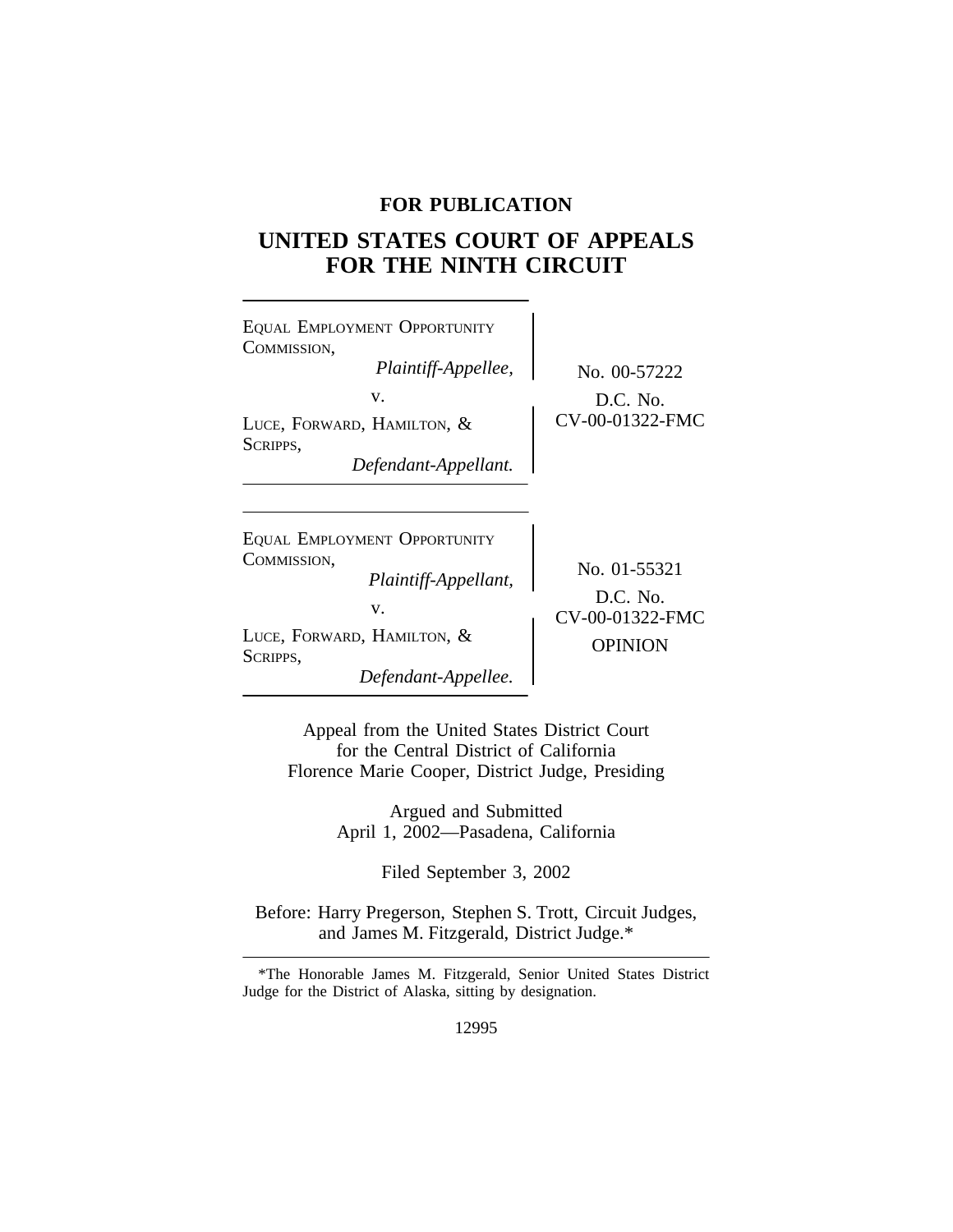12996 EEOC v. LUCE, FORWARD, HAMILTON & SCRIPPS

Opinion by Judge Trott; Dissent by Judge Pregerson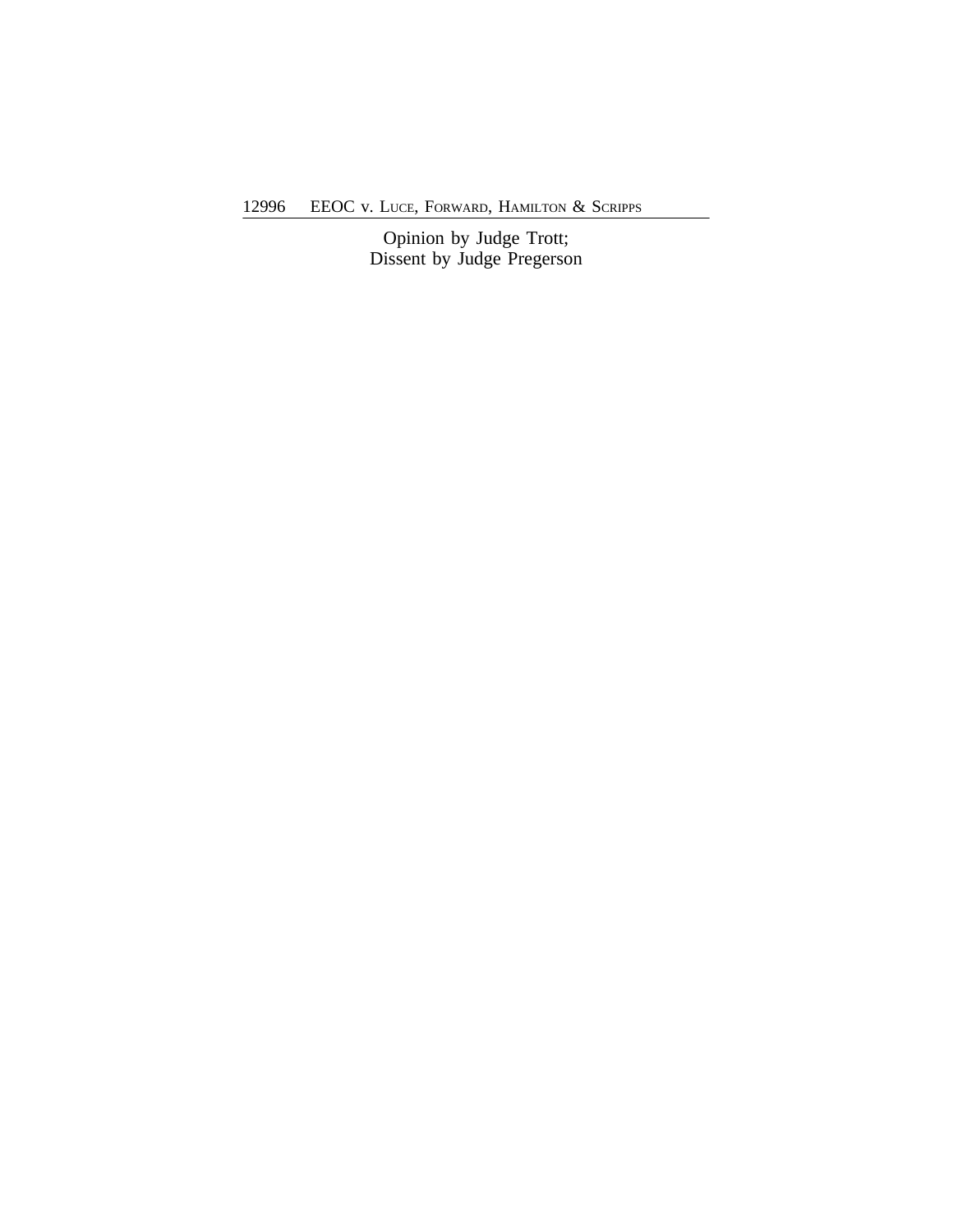# **COUNSEL**

Charles A. Bird, Luce, Forward, Hamilton & Scripps LLP, San Diego, California, for the defendant-appellant-appellee.

Robert F. Walker, Paul, Hastings, Janofsky & Walker LLP, Los Angeles, California, defendant-appellant-appellee.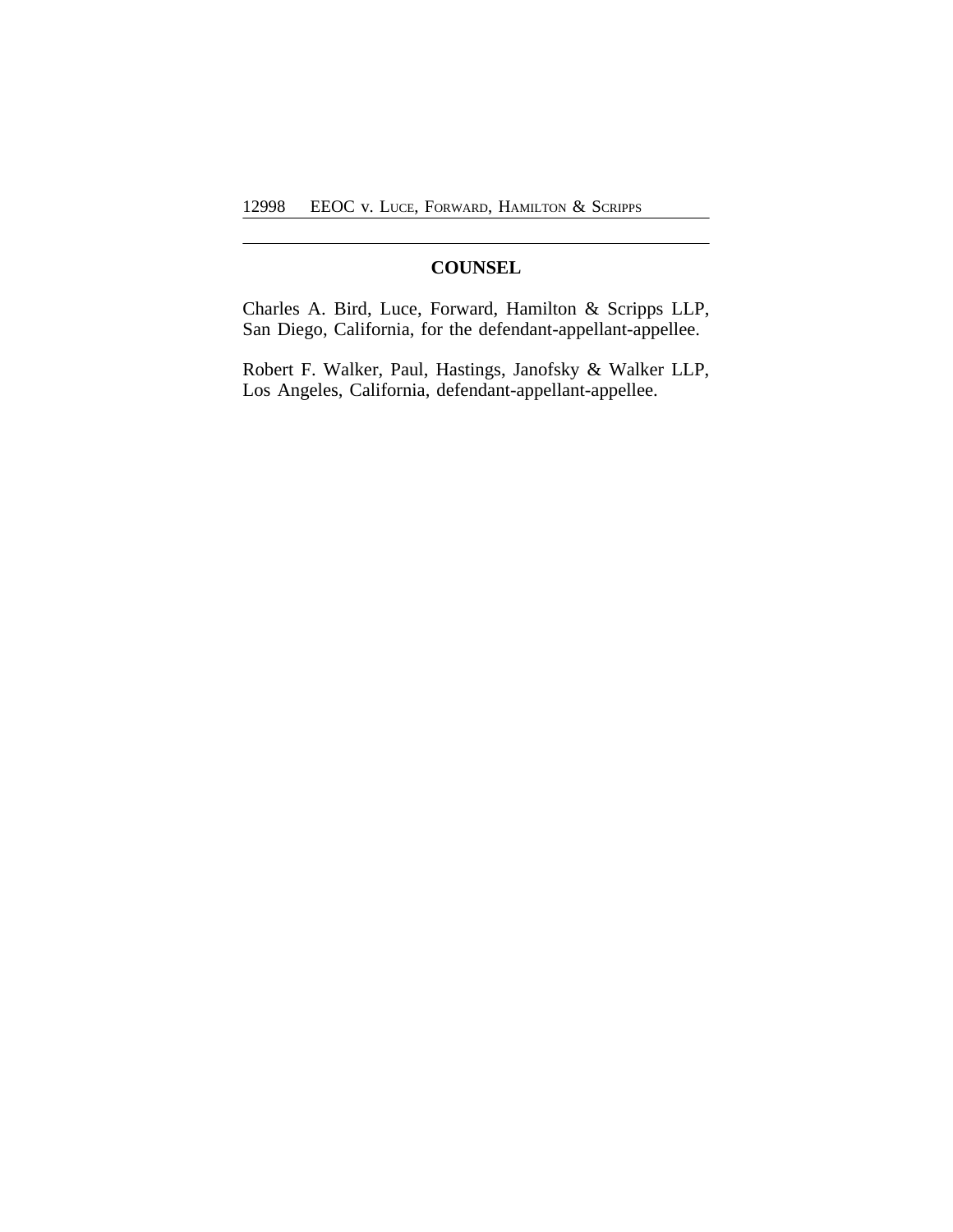Dori K. Bernstein, Equal Employment Opportunity Commission, Washington, D.C., for the plaintiff-appellee-appellant.

### **OPINION**

TROTT, Circuit Judge:

The law firm Luce, Forward, Hamilton & Scripps LLP ("Luce Forward") refused to hire Donald Scott Lagatree ("Lagatree") as a full-time legal secretary because he would not sign an agreement to arbitrate claims arising from his employment. On behalf of Lagatree, the Equal Employment Opportunity Commission ("EEOC") sued Luce Forward for retaliation in violation of Title VII of the Civil Rights Act of 1964, 42 U.S.C. § 2000e-3, the Americans with Disabilities Act of 1990 ("ADA"), 42 U.S.C. § 12203(b), the Age Discrimination in Employment Act of 1967 ("ADEA"), 29 U.S.C. § 623(d), and the Equal Pay Act of 1963 ("EPA"), 29 U.S.C. § 215(a)(3). The EEOC sought make-whole relief for Lagatree and a permanent injunction forbidding Luce Forward from requiring that employees sign arbitration agreements as a condition of employment.

The district court refused to award make-whole relief and rejected EEOC's request for an injunction based on the ADA, the ADEA, or the EPA. Relying on *Duffield v. Robertson Stephens & Co.*, 144 F.3d 1182 (9th Cir. 1998), however, the district court enjoined Luce Forward from requiring applicants to arbitrate Title VII claims and from enforcing existing agreements to arbitrate those claims.

We have jurisdiction over Luce Forward's timely appeal pursuant to 28 U.S.C. § 1291. In *Circuit City Stores v. Adams*, 532 U.S. 105 (2001), the Supreme Court implicitly overruled *Duffield*. Accordingly, we reverse the district court and hold that employers may require employees to sign agreements to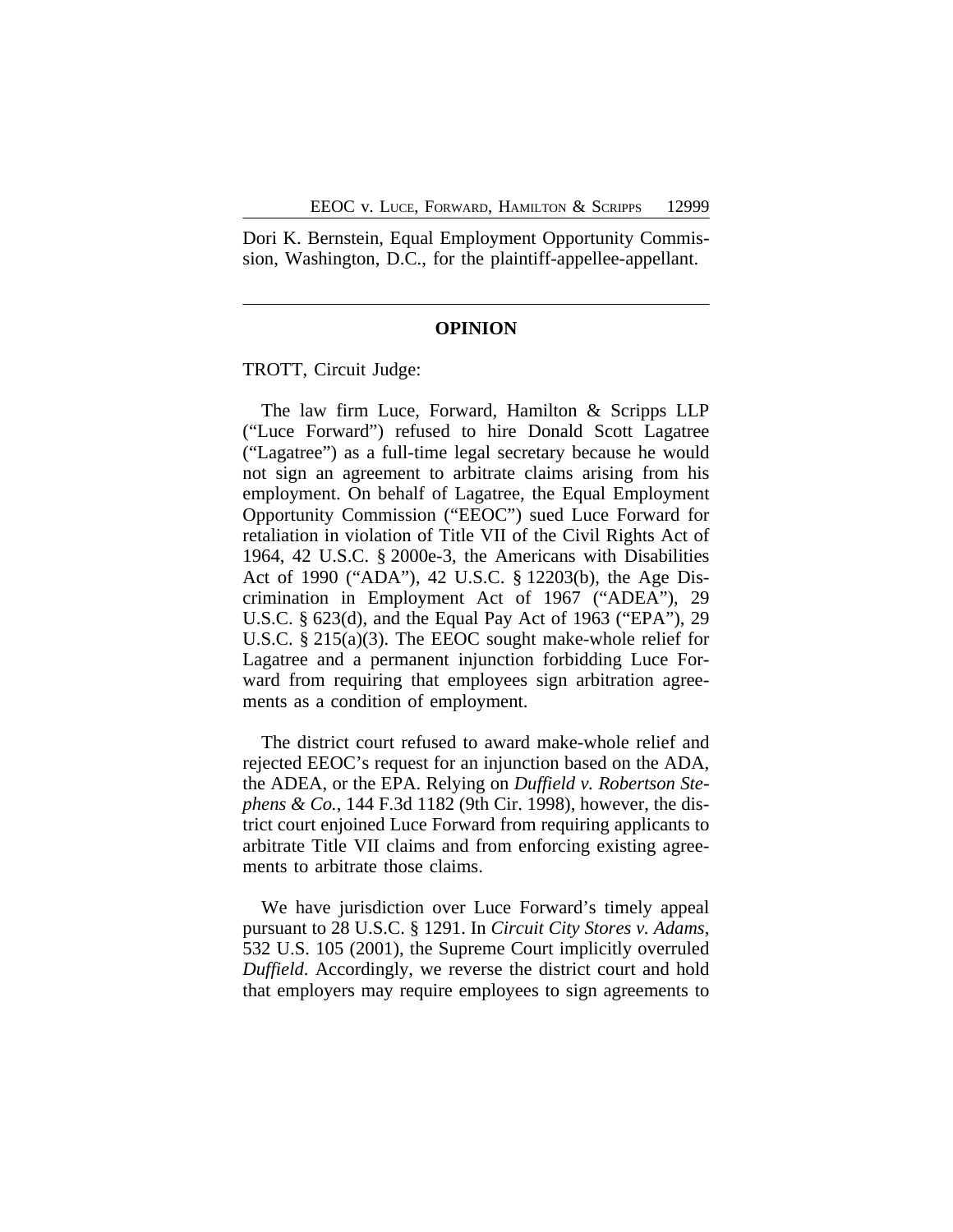arbitrate Title VII claims as a condition of their employment. We vacate the district court's permanent injunction against Luce Forward, which relied exclusively on *Duffield* for the contrary proposition. We additionally reject the EEOC's retaliation theory. Lagatree did not engage in a protected activity when he refused to sign the Luce Forward arbitration agreement, and consequently, Luce Forward did not retaliate by refusing to hire him.

## **BACKGROUND**

Lagatree applied for a position as a full-time legal secretary with Luce Forward in September 1997. Impressed with Lagatree's credentials and experience, Luce Forward extended to him a conditional offer of employment. On his first day of work, Luce Forward presented Lagatree with its standard offer letter, which set forth the terms and conditions of employment. The letter specified Lagatree's salary and benefits. His employment was at-will; "either [he] or the firm [could] terminate [his] employment at any time, with or without cause." The offer letter also included an arbitration provision requiring Lagatree to submit all "claims arising from or related to his employment" to binding arbitration. In its entirety, the Luce Forward arbitration agreement provided:

In the event of any dispute or claim between you and the firm (including employees, partners, agents, successors and assigns), including but not limited to claims arising from or related to your employment or the termination of your employment, we jointly agree to submit all such disputes or claims to confidential binding arbitration, under the Federal Arbitration Act. Any arbitration must be initiated within 180 days after the dispute or claim first arose, and will be heard before a retired State or Federal judge in the county containing the firm office in which you were last employed. The law of the State in which you last worked will apply.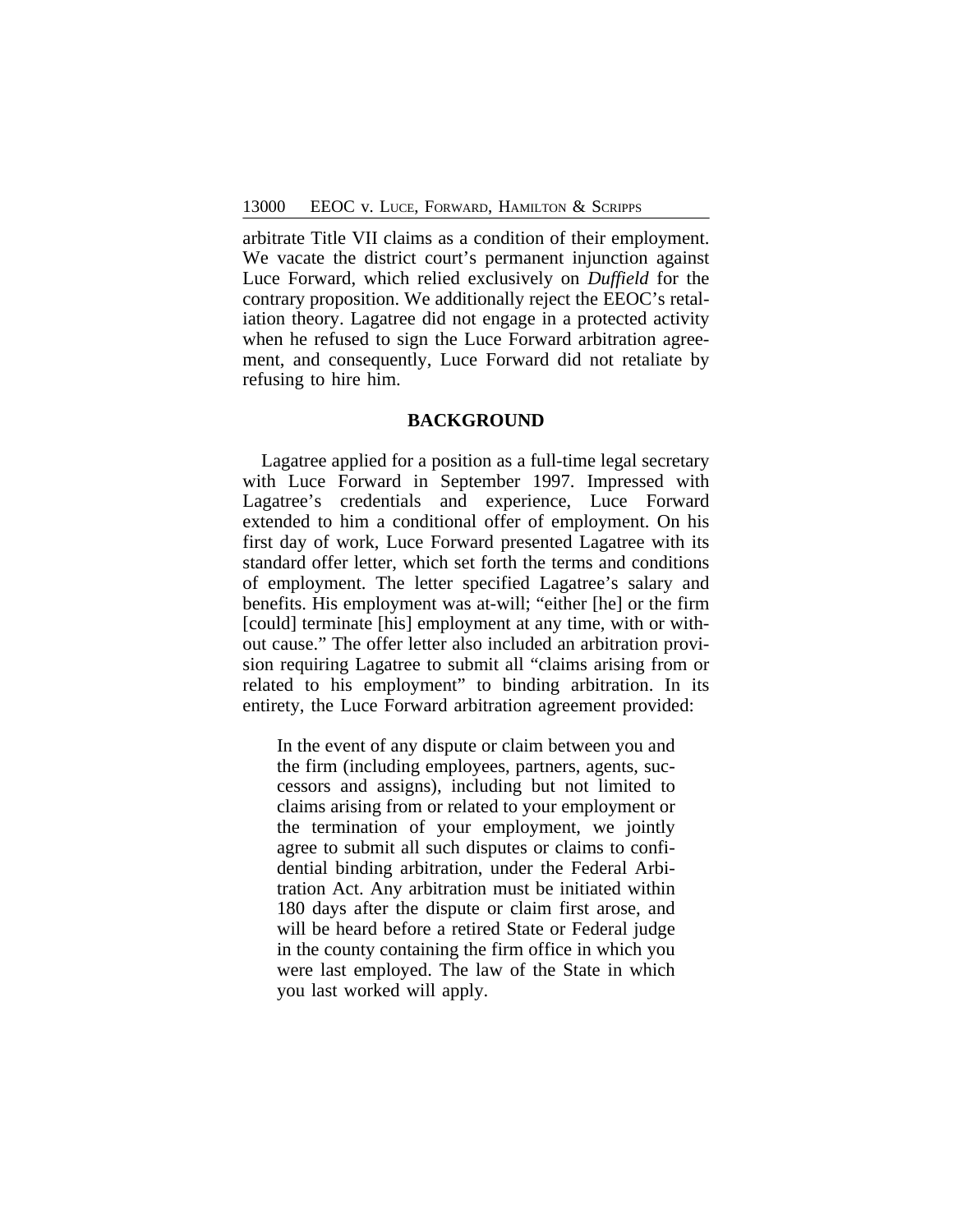Lagatree objected to the arbitration provision. He told Deborah Sweeney ("Sweeney"), a Luce Forward personnel employee, that he "couldn't sign . . . the arbitration agreement" because "it was unfair." In his deposition, Lagatree clarified that he would not sign an arbitration agreement under an at-will employment situation because he believed he needed to keep in place his "civil liberties, including the right to a jury trial and redress of grievances through the government process." Sweeney then went to discuss the matter with Raymond W. Berry ("Berry"), the director of human resources at Luce Forward.

Lagatree worked for Luce Forward for two days without a contract while Luce Forward considered his vigorous objection to the arbitration provision. After those two days, Lagatree met with Berry and Sweeney. Lagatree asked whether Luce Forward "could strike" the arbitration provision from the offer letter. Berry responded that the arbitration agreement was a non-negotiable condition of employment at Luce Forward, and "if [Lagatree] didn't agree to . . . signing that clause, then he would not be an employee of the firm." When Lagatree expressed his belief that "he didn't feel that it was right," Berry again "told him that [signing the arbitration provision] was the only way that he could stay — or become an employee of the firm." Initially, Lagatree agreed to sign the arbitration provision, but a short time later Lagatree refused to do so, and consequently, Luce Forward withdrew its job offer. It is undisputed that Luce Forward refused to hire Lagatree only because he would not sign the arbitration provision.

In February 1998, Lagatree sued Luce Forward in Los Angeles Superior Court accusing Luce Forward of wrongfully terminating his employment. Lagatree sought lost wages, damages for emotional distress, and punitive damages. The Superior Court granted Luce Forward's motion to dismiss, holding that Luce Forward did not unlawfully discharge Lagatree when he refused to sign a pre-dispute arbitration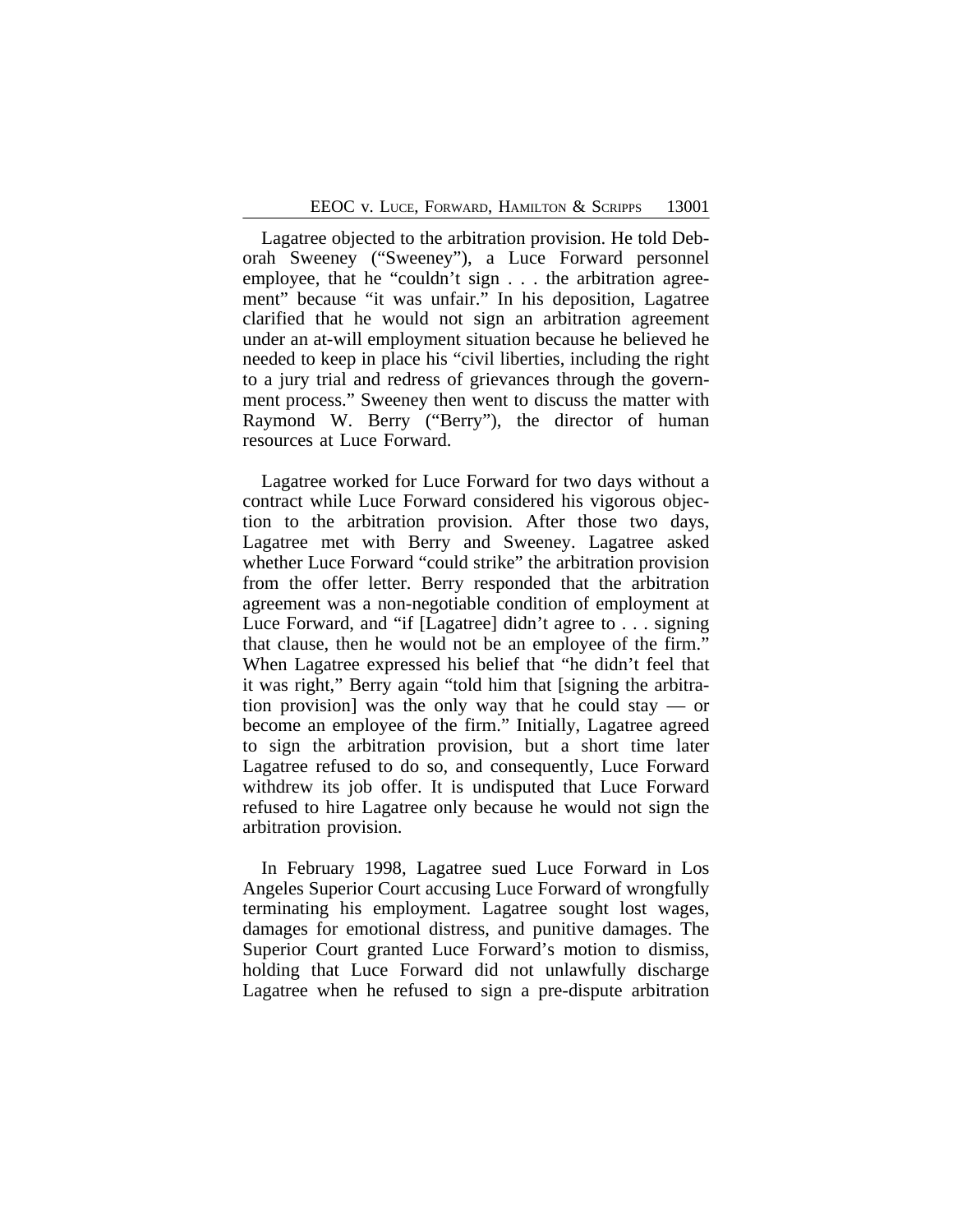agreement as a condition of employment. A California Court of Appeal affirmed, and the California Supreme Court denied review. *Lagatree v. Luce, Forward, Hamilton & Scripps*, 88 Cal. Rptr. 2d 664 (Cal. Ct. App. 1999), *review denied* 2000 Cal. LEXIS 262, at \*1 (Cal. 2000).

While his state court suit was pending, Lagatree filed a complaint with the EEOC, alleging that he was wrongfully terminated for refusing to sign the Luce Forward arbitration provision. The EEOC sued Luce Forward on behalf of Lagatree and in the public interest, arguing that (1) *Duffield* forbade Luce Forward from requiring Lagatree to sign an arbitration agreement, and (2) by refusing to hire Lagatree, Luce Forward unlawfully retaliated against him for asserting his constitutional right to a jury trial. The EEOC sought make-whole relief for Lagatree, including "rightful place employment," back wages and benefits, and compensatory and punitive damages. The EEOC sought also a permanent injunction forbidding Luce Forward from engaging in unlawful retaliation and ordering Luce Forward to "desist from utilizing mandatory arbitration agreements."

The district court denied any award of damages on behalf of Lagatree. Considering itself bound by *Duffield*, however, the district court felt it was "required to issue an injunction prohibiting [Luce Forward] from requiring its employees to agree to arbitrate their Title VII claims as a condition of employment and from attempting to enforce any such previously executed agreements." The district court did not issue an injunction forbidding compulsory arbitration of ADA, ADEA or EPA claims. Nor did the district court expressly rule on the EEOC's retaliation theory. Luce Forward timely appealed the district court's injunction. The EEOC crossappealed, seeking to enjoin Luce Forward from engaging in an "unlawful retaliatory practice by denying employment to any applicant . . . who refuses to waive his right to participate in statutorily protected [ ] proceedings."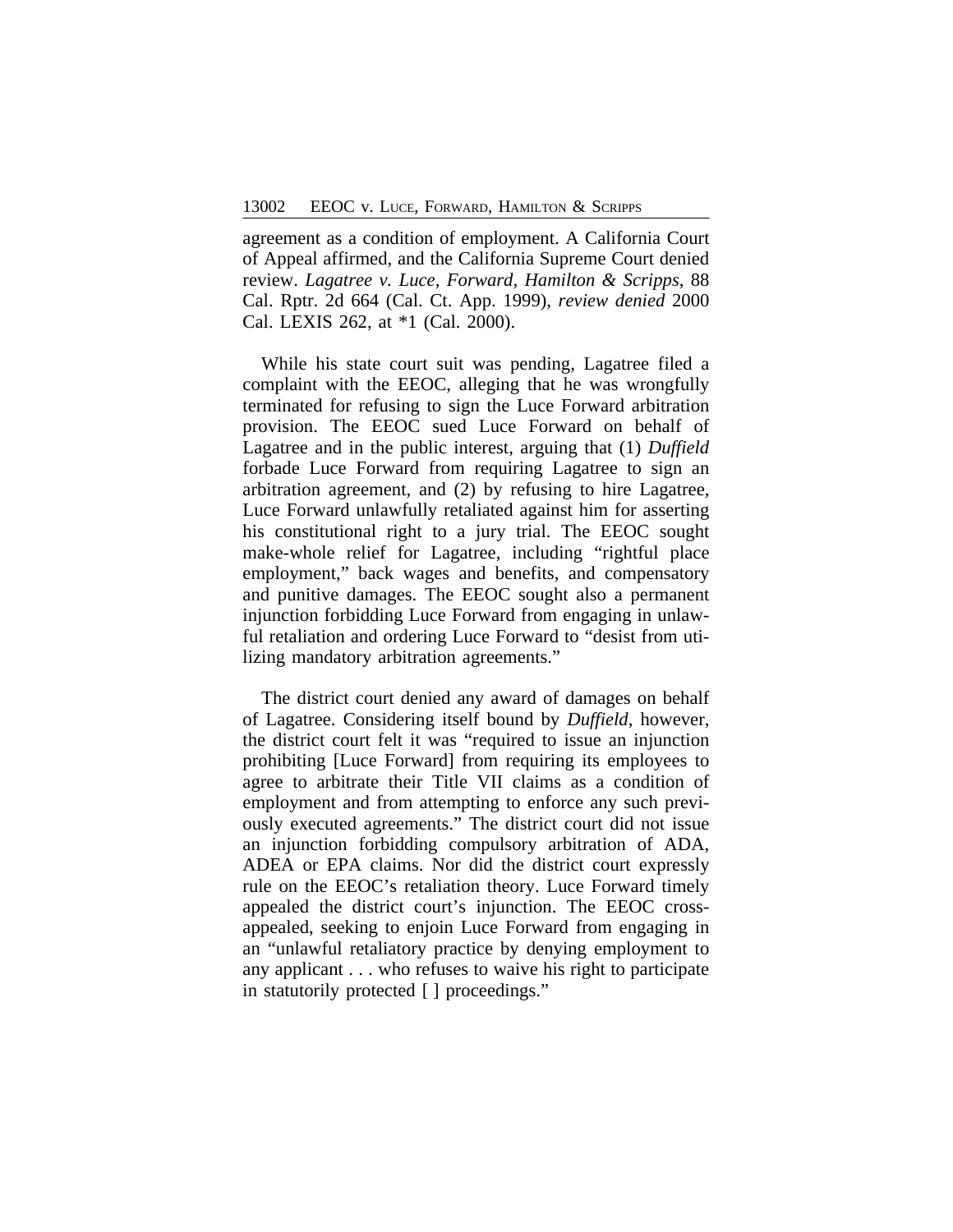## **STANDARD OF REVIEW**

We review de novo the district court's grant of summary judgment. *Lopez v. Smith*, 203 F.3d 1122, 1131 (9th Cir. 2000) (en banc).

## **DISCUSSION**

## **I** *DUFFIELD*

**[1]** An employer may not discriminate against "an employee or applicant for employment because of such individual's race, color, religion, sex, or national origin," 42 U.S.C. § 2000e-2(a)(1) (Title VII), "disability," 42 U.S.C. § 12112(a) (ADA), or "age." 42 U.S.C. § 623(a)(1) (ADEA). The EPA makes it unlawful to pay lower wages on the basis of an employee's sex. 29 U.S.C.  $\S 206(d)(1)$ .

**[2]** The Civil Rights Act of 1991 ("the Act") strengthened Title VII by making it easier to bring and to prove lawsuits and by expanding the available judicial remedies so that plaintiffs could receive full compensation for injuries resulting from discrimination. H.R. Rep. No. 102-40(I), at 30 (1991), *reprinted in* 1991 U.S.S.C.A.N. 694, 694-96. The Act also included a "polite bow to the popularity of alternative dispute resolution," as governed by the Federal Arbitration Act ("FAA"), 9 U.S.C. §§ 1-16. *Pryner v. Tractor Supply Co.*, 109 F.3d 354, 363 (7th Cir. 1997). Specifically, § 118 of the Act provided that "[w]here appropriate and to the extent authorized by law, the use of alternative means of dispute resolution, including . . . arbitration is encouraged to resolve disputes arising under this chapter." Pub. L. No. 102-166, 105 Stat. 1071 § 118 *reprinted in* notes to 42 U.S.C. § 1981 ("Section 118"); *Cf.* 42 U.S.C. § 12212 ("Where appropriate and to the extent authorized by law, the use of alternative means of dispute resolution, including . . . arbitration is encouraged to resolve disputes arising under this chapter.").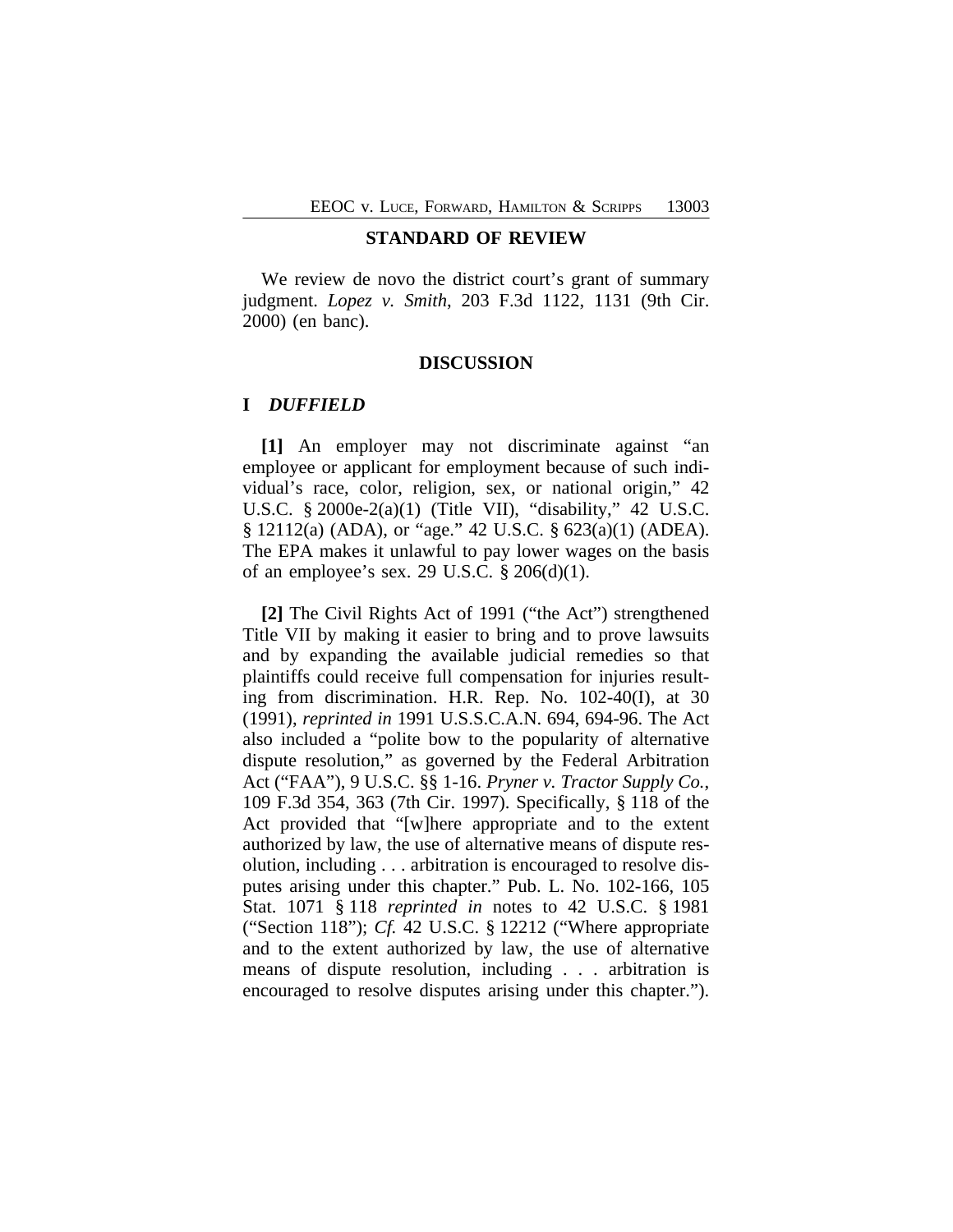Congress passed § 118 against the backdrop of the Supreme Court's decision in *Gilmer v. Interstate/Johnson Lane Corp.*, 500 U.S. 20 (1991). In that case, the Court held that an employer could compel arbitration of an employee's ADEA claim pursuant to an arbitration provision required as a condition of his employment. The Court recognized that arbitration did not hinder the discrimination plaintiff's ability to vindicate her rights: "By agreeing to arbitrate a statutory claim, a party does not forgo the substantive rights afforded by the statute; it only submits to their resolution in an arbitral forum, rather than a judicial forum." *Gilmer*, 500 U.S. at 26 (quoting *Mitsubishi Motors Corp. v. Soler Chrysler-Plymouth, Inc.*, 473 U.S. 614, 628 (1985)).**<sup>1</sup>** By this language, the Court judicially sanctioned the liberal federal policy favoring arbitration.

Despite the Supreme Court's decision in *Gilmer* and Congress's seemingly perspicuous language that § 118 encourages arbitration, we determined in *Duffield* that Congress intended to exempt Title VII claims from compulsory arbitration. 144 F.3d at 1185. In *Duffield*, Robertson Stephens required Tonya Duffield, "like every other individual who wishes to work in the United States as a broker-dealer in the securities industry, to agree to arbitrate all disputes arising from her employment." *Id.* Duffield signed her employment contract without objection and began working as a brokerdealer for Robertson Stephens. *Id.* at 1186.

**<sup>1</sup>** In the wake of *Gilmer*, the Supreme Court vacated and remanded the Fifth Circuit's decision in *Alford v. Dean Witter Reynolds, Inc.*, which had held that an employee was *not* required to arbitrate her Title VII sex discrimination and sexual harassment claims despite having signed a compulsory arbitration agreement. 905 F.2d 104 (5th Cir. 1990), *vacated by* 500 U.S. 930 (1991) ("The judgment is vacated and the case is remanded to the . . . Fifth Circuit for further consideration in light of *Gilmer* . . . ."). The Fifth Circuit reversed itself, holding that Title VII claims may be arbitrated pursuant to a compulsory agreement. *Alford v. Dean Witter Reynolds, Inc.*, 939 F.2d 229, 230 (5th Cir. 1991).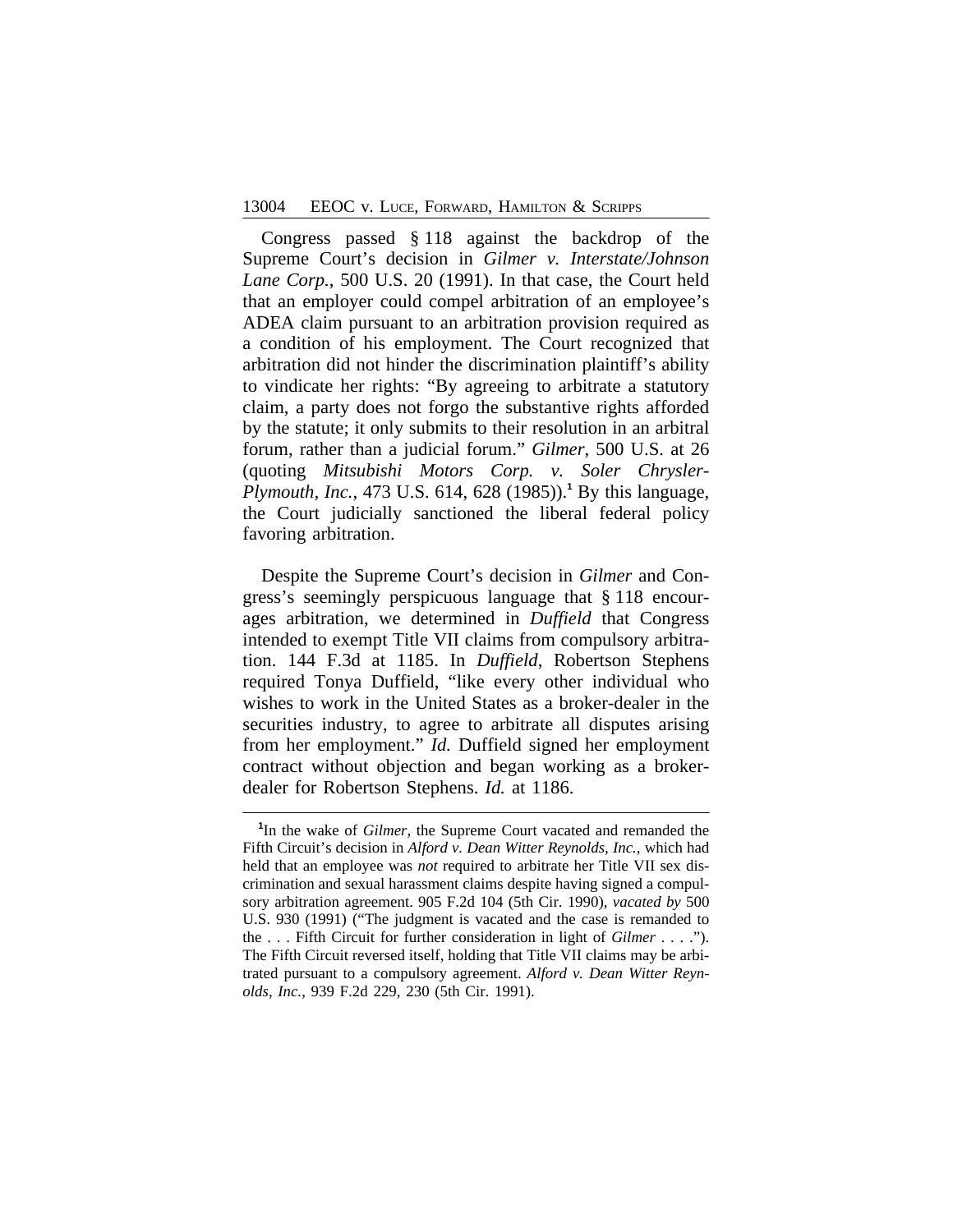Duffield subsequently sued Robertson Stephens for sexual discrimination and sexual harassment in violation of Title VII and California's Fair Employment & Housing Act ("FEHA"). Robertson Stephens sought to compel arbitration pursuant to the compulsory arbitration provision in Duffield's employment contract, while Duffield sought a declaration that the compulsory arbitration provision was unenforceable. The district court rejected Duffield's arguments and granted Robertson Stephen's motion to compel.

On appeal, we reversed the district court's order compelling arbitration. The opening paragraph of our opinion succinctly presented the issue for review: "[W]hether employers may require as a mandatory condition of employment . . . that all employees waive their right to bring Title VII and other statutory and non-statutory claims in court and instead agree in advance to submit all employment-related disputes to binding arbitration." *Id.* at 1185. We believed that the answer to this question was potentially dispositive of whether Robertson Stephens could enforce the compulsory arbitration agreement signed by Duffield. As we approached the case: (1) if Robertson Stephens could not require Duffield to sign an arbitration agreement as a condition of her employment, it surely could not enforce the agreement against her; whereas (2) if Robertson Stephens could require Duffield to sign an arbitration agreement as a condition of her employment, that agreement might be enforceable subject to the constraints of traditional contract law. *See, e.g.*, *First Options of Chicago, Inc. v. Kaplan*, 514 U.S. 938, 944 (1995) ("apply[ing] ordinary statelaw principles that govern the formation of contracts" determining the validity of an agreement to arbitrate); *Ferguson v. Countrywide Credit Indus.*, No. 01-55985, 2002 U.S. App. LEXIS 14739, at \* 7-8 (9th Cir. July 23, 2002) (refusing compulsory arbitration of Title VII claims where arbitration agreement was unconscionable); *Circuit City Stores, Inc. v. Najd*, No. 99-56571, 2002 U.S. App. LEXIS 12360, at \*8 (9th Cir. June 24, 2002) (allowing arbitration); *Circuit City Stores v. Ahmed*, 283 F.3d 1198, 1199 (9th Cir. 2002) (allowing com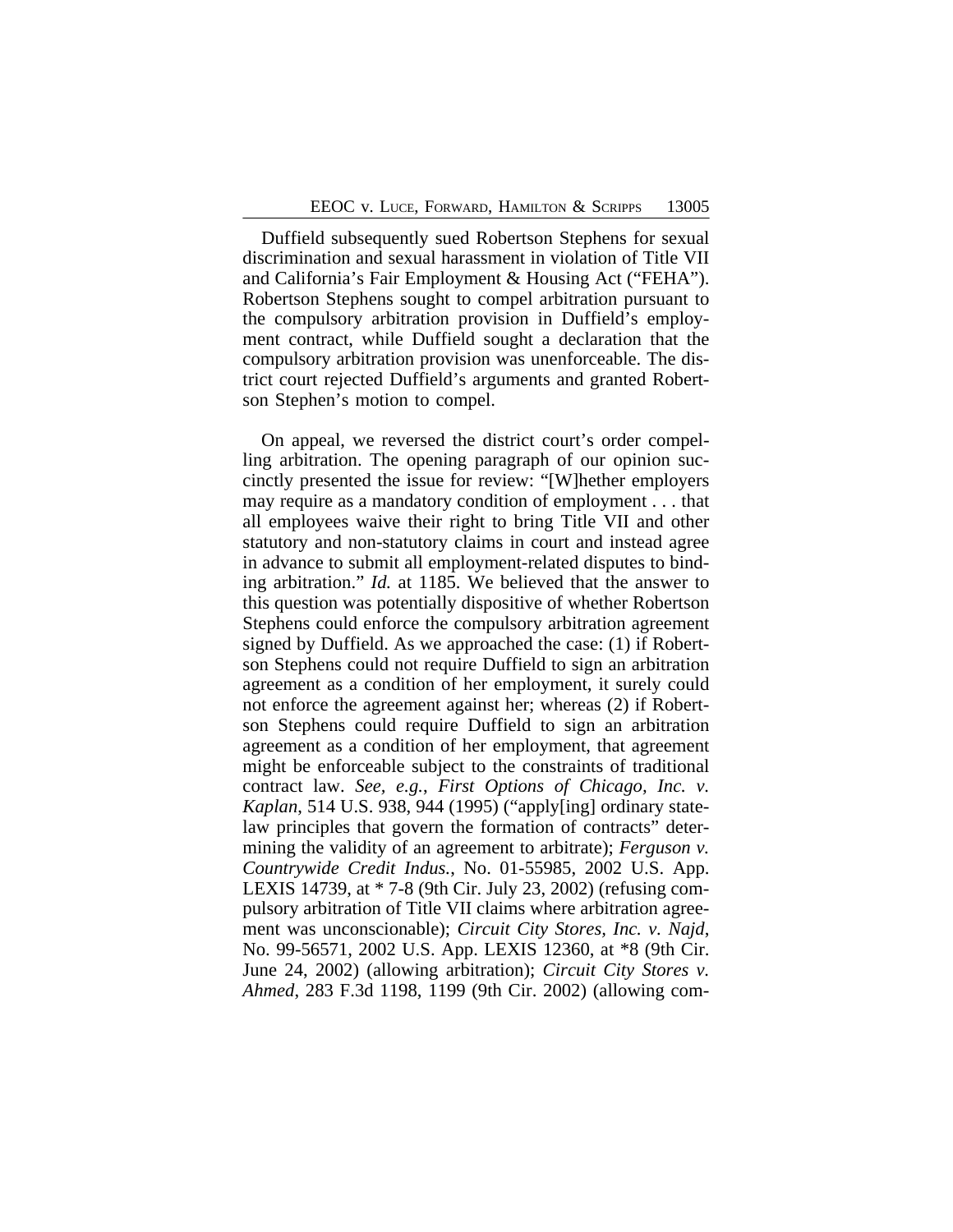pulsory arbitration of FEHA claims where agreement was not unconscionable); *Prudential Ins. Co. v. Lai*, 42 F.3d 1299, 1305 (9th Cir. 1994) (refusing compulsory arbitration where plaintiff did not knowingly agree to arbitrate).

**[3]** At the outset of *Duffield*, we observed that reading § 118 to allow compulsory arbitration of Title VII claims was "at odds with" Congress's directive that Title VII be read broadly to effectuate its remedial purposes. 144 F.3d at 1192. We thought it "at least a mild paradox" that the Act, which expanded remedies for victims of discrimination, encouraged the use of a process whereby employers condition employment on their prospective employees' surrendering of their rights to a judicial forum. *Id.* at 1192-93 (quoting *Pryner*, 109 F.3d at 363). These observations established the opinion's foundation.

**[4]** Building on this foundation, the Court undertook an exercise in statutory interpretation, commencing with an examination of § 118's plain language. The *Duffield* Court determined that, in context, Congress's pronouncement in § 118 that "arbitration is encouraged to resolve disputes arising under [Title VII]" was ambiguous "at a minimum." *Duffield*, 144 F.3d at 1193. To clarify this ambiguity, the Court turned to § 118's legislative history. After picking and choosing snippets of legislative history consistent with its desired result, which the dissent sets forth "at some length," the Court concluded that § 118 codified the law as it was understood before *Gilmer* — that employers could not compel prospective employees to forego their right to litigate Title VII claims in a judicial forum as a condition of employment. *Id.* at 1199. Accordingly, the *Duffield* Court held that "under the Civil Rights Act of 1991, employers may not [through compulsory arbitration agreements] compel individuals to waive their Title VII right to a judicial forum." *Id.* at 1185. As Robertson Stephens could not require Duffield to sign an arbitration agreement as a condition of her employment, the Court refused to enforce the arbitration agreement that she signed.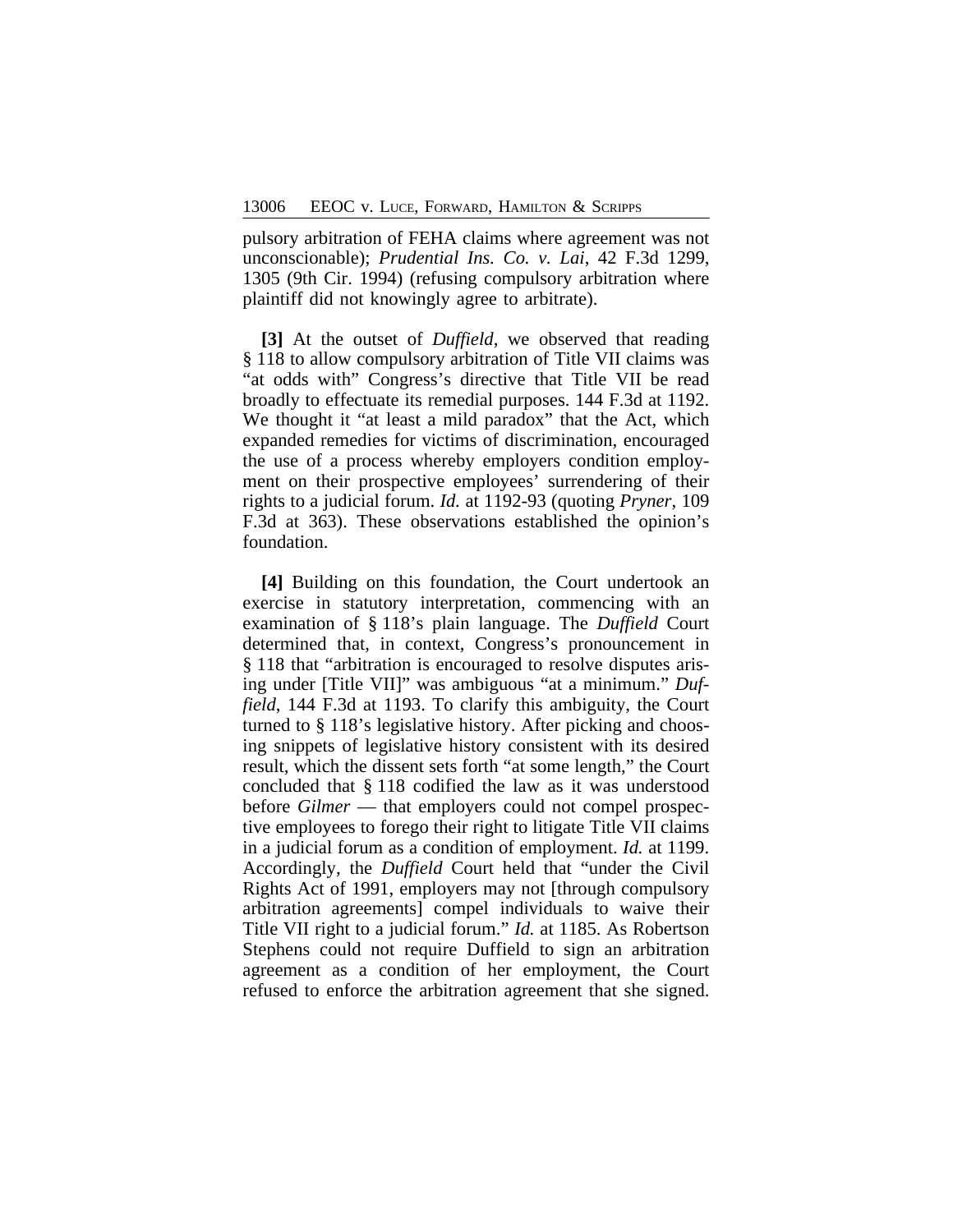*Id.* at 1199 ("In view of the fact that the context, language, and legislative history of the 1991 Act together make out a conclusive case, that Congress intended to preclude compulsory arbitration of Title VII claims, we think it inescapable that [Duffield's arbitration agreement] is unenforceable as applied to such claims.").

Those seeking to distinguish *Duffield* assert that it addressed only whether an employer may *enforce* compulsory arbitration of Title VII claims against its employees. *See Weeks v. Harden Mfg. Corp.*, 291 F.3d 1307, 1315 (11th Cir. 2002) ("*[Duffield*] . . . stand[s] for the proposition that compulsory arbitration agreements are 'unenforceable' or are 'inconsistent' with Title VII."); *Borg-Warner Protective Servs. Corp. v. EEOC*, 245 F.3d 831, 835 (D.C. Cir. 2001) ("*Duffield* ruled only that such agreements are 'unenforceable' with respect to Title VII claims."). We respectfully disagree with these narrow assessments. The *Duffield* Court decided whether an employer could require compulsory arbitration as a condition of employment — a question it believed dispositive of the entire case. The latter portions of *Duffield* which *concluded* that the arbitration agreement was unenforceable simply express the inevitable consequence of holding that employers may not require arbitration of Title VII claims as a condition of employment. *See, e.g.*, *id.* at 1199. ("The contract before us [ ] requires compulsory arbitration . . . and it is contracts of that nature we are compelled to hold unenforceable . . . .").

While *Duffield* properly considered whether an employer could require that an employee sign a compulsory arbitration agreement as a condition of employment, arguably its outcome was at odds with existing Circuit authority. In *Mago v. Shearson Lehman Hutton Inc.*, 956 F.2d 932, 935 (9th Cir. 1992), we held that Congress did not intend to preclude arbitration of Title VII claims. The *Mago* Court extended *Gilmer* to Title VII claims, finding probative the similarities between the ADEA and Title VII. *Id.Mago*, however, did not interpret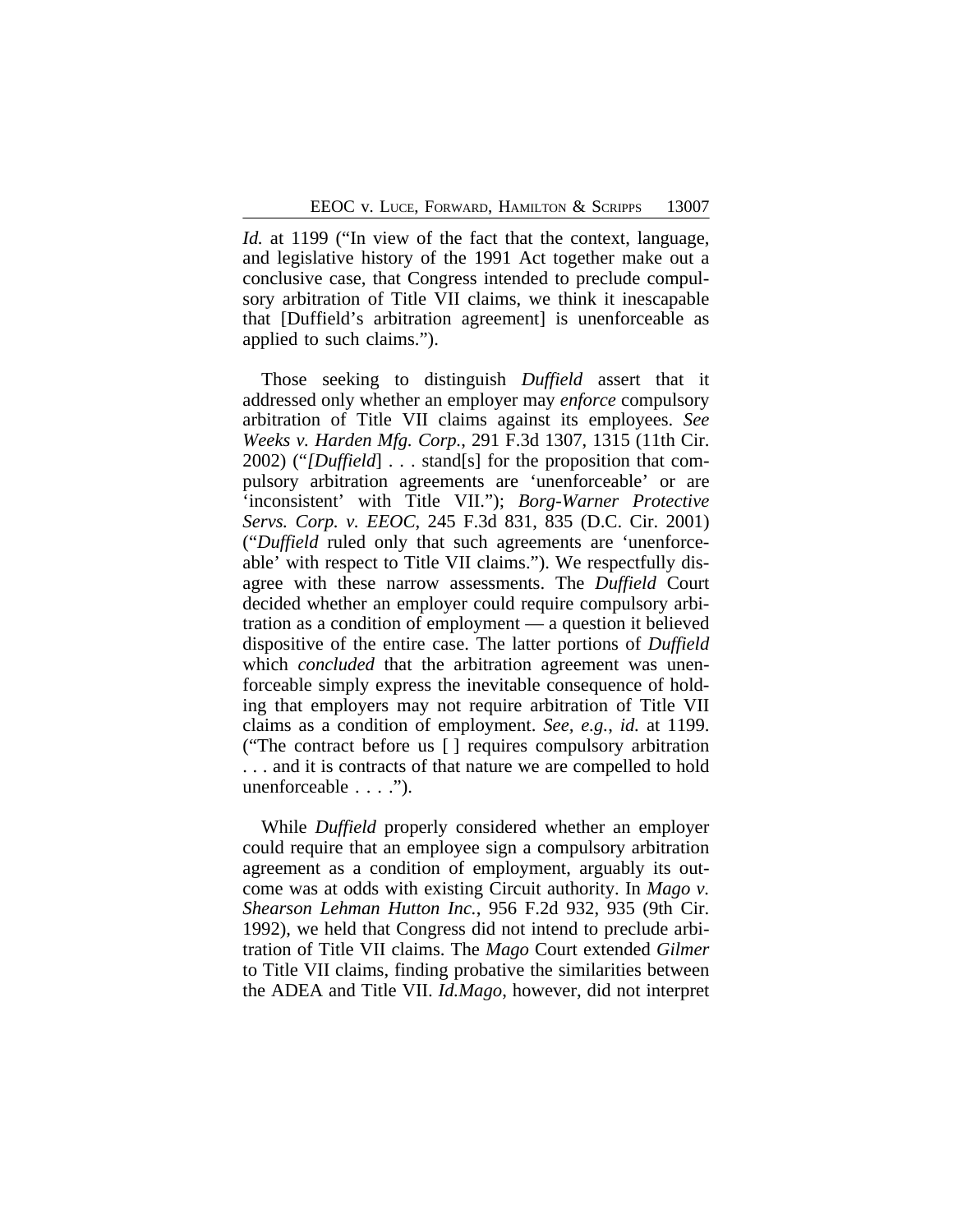(or even mention) § 118, even though *Mago* was decided months after its passage.

Later in *Lai*, we observed: "*Gilmer* . . . made it clear that the ADEA does not bar agreements to arbitrate federal age discrimination in employment claims. *Our Circuit has extended Gilmer to employment discrimination claims brought under Title VII.*" *Lai*, 42 F.3d at 1303 (citing *Mago*) (emphasis added); *see also id.* ("The issue before us, however, is not whether employees may ever agree to arbitrate statutory employment claims; they can."). *Lai* discussed § 118, and contrary to *Duffield*, concluded that Congress intended to allow arbitration of Title VII claims "where the parties knowingly and voluntarily elect to use these methods." 42 F.3d at 1304-05 (citing H.R. Rep. No. 102-40(I) (1991), *reprinted in* 1991 U.S.C.C.A.N. 549, 635 (statement of Sen. Dole)). Although *Duffield* cited both *Mago* and *Lai*, it did not address these decisions' express statements that *Gilmer* and § 118 authorized compulsory arbitration of Title VII claims.

Since our *Duffield* decision in 1998, our Sister Circuits as well as the Supreme Courts of California and Nevada have unanimously repudiated its holding. *See, e.g.*, *Desiderio v. Nat'l Assoc. of Sec. Dealers, Inc.*, 191 F.3d 198, 206 (2d Cir. 1999) (referring to *Duffield*'s reasoning as "the poet's lament"); *Rosenberg v. Merrill Lynch, Pierce, Fenner & Smith, Inc.*, 170 F.3d 1, 7 (1st Cir. 1999); *Koveleskie v. SBC Capital Mkts., Inc.*, 167 F.3d 361, 365 (7th Cir. 1999) ("We respectfully disagree with the Ninth Circuit on this issue . . . ." ); *Seus v. John Nuveen & Co.*, 146 F.3d 175, 182 (3d Cir. 1998); *Patterson v. Tenet Healthcare, Inc.*, 113 F.3d 832, 837 (8th Cir. 1997); *Cole v. Burns Int'l Sec. Servs.*, 105 F.3d 1465, 1482-83 (D.C. Cir. 1997); *Austin v. Owens-Brockway Glass Container, Inc.*, 78 F.3d 875, 882 (4th Cir. 1996); *Metz v. Merrill Lynch, Pierce, Fenner & Smith, Inc.*, 39 F.3d 1482, 1487 (10th Cir. 1994); *Bender v. A.G. Edwards & Sons, Inc.*, 971 F.2d 698, 700 (11th Cir. 1992); *Alford*, 939 F.2d at 230; *Willis v. Dean Witter Reynolds, Inc.*, 948 F.2d 305, 307 (6th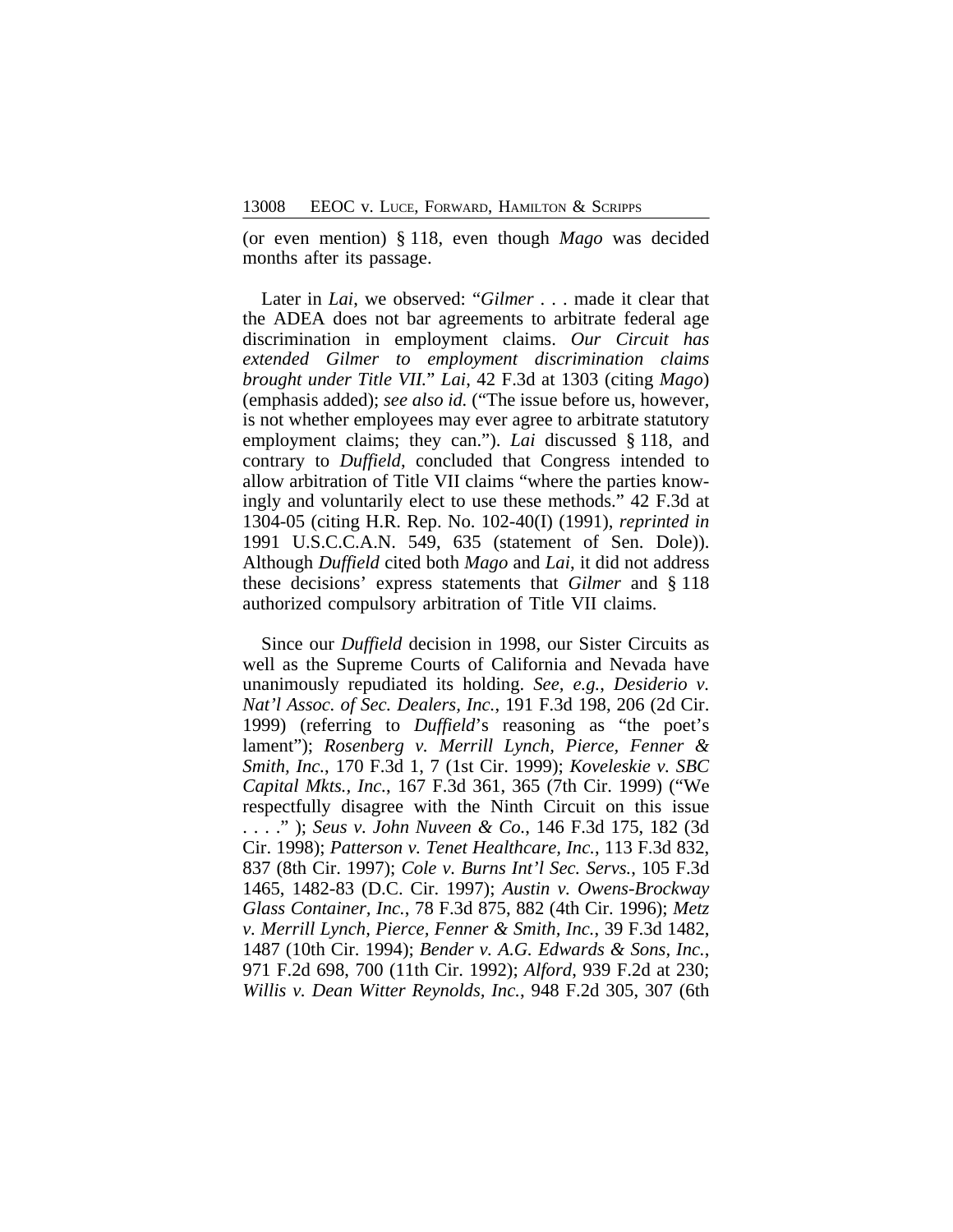Cir. 1991); *see also Armendariz v. Foundation Health Psychcare Servs.*, 6 P.3d 669, 675-76 (Cal. 2000) ("Aside from the fact *Duffield* is a minority of one, we find its reasoning unpersuasive."); *Kindred v. Second Judicial Dist.*, 996 P.2d 903, 906 (Nev. 2000). *Duffield*, like Bikini Atoll, now sits ignominiously alone awaiting remediation.

**[5]** That remediation can occur, however, only if a decision of the Supreme Court permits us to question *Duffield*. *See United States v. Gay*, 967 F.2d 322, 327 (9th Cir. 1992) ("As a general rule, one three-judge panel of this court cannot reconsider or overrule the decision of a prior panel. An exception to this rule arises when an intervening Supreme Court decision undermines an existing precedent of the Ninth Circuit . . . .") (internal citations and quotations omitted). In *Circuit City*, the Supreme Court so directly undermined the reasoning behind *Duffield*, that we conclude it has lost its status as valid precedent.

In *Circuit City*, the Supreme Court reviewed our decision in *Craft v. Campbell Soup Co.*, 177 F.3d 1083 (9th Cir. 1999) (per curiam), in which we held that the FAA was not applicable to any contract of employment. The Supreme Court disagreed with *Craft*'s conclusion, clarifying that the FAA covered all employment contracts except those of transportation workers. *Circuit City*, 532 U.S. at 119. In the process, the Court described the "real benefits to the enforcement of arbitration provisions," including lower costs and easy choice-oflaw resolution, and it rejected "the supposition that the advantages of the arbitration process somehow disappear when transferred to the employment context." *Id.* at 122-23. Most importantly, the Court believed it had "been quite specific in holding that arbitration agreements can be enforced under the FAA without contravening the policies of congressional enactments giving employees specific protection against discrimination prohibited by federal law . . . ; by agreeing to arbitrate a statutory claim, a party does not forgo the substan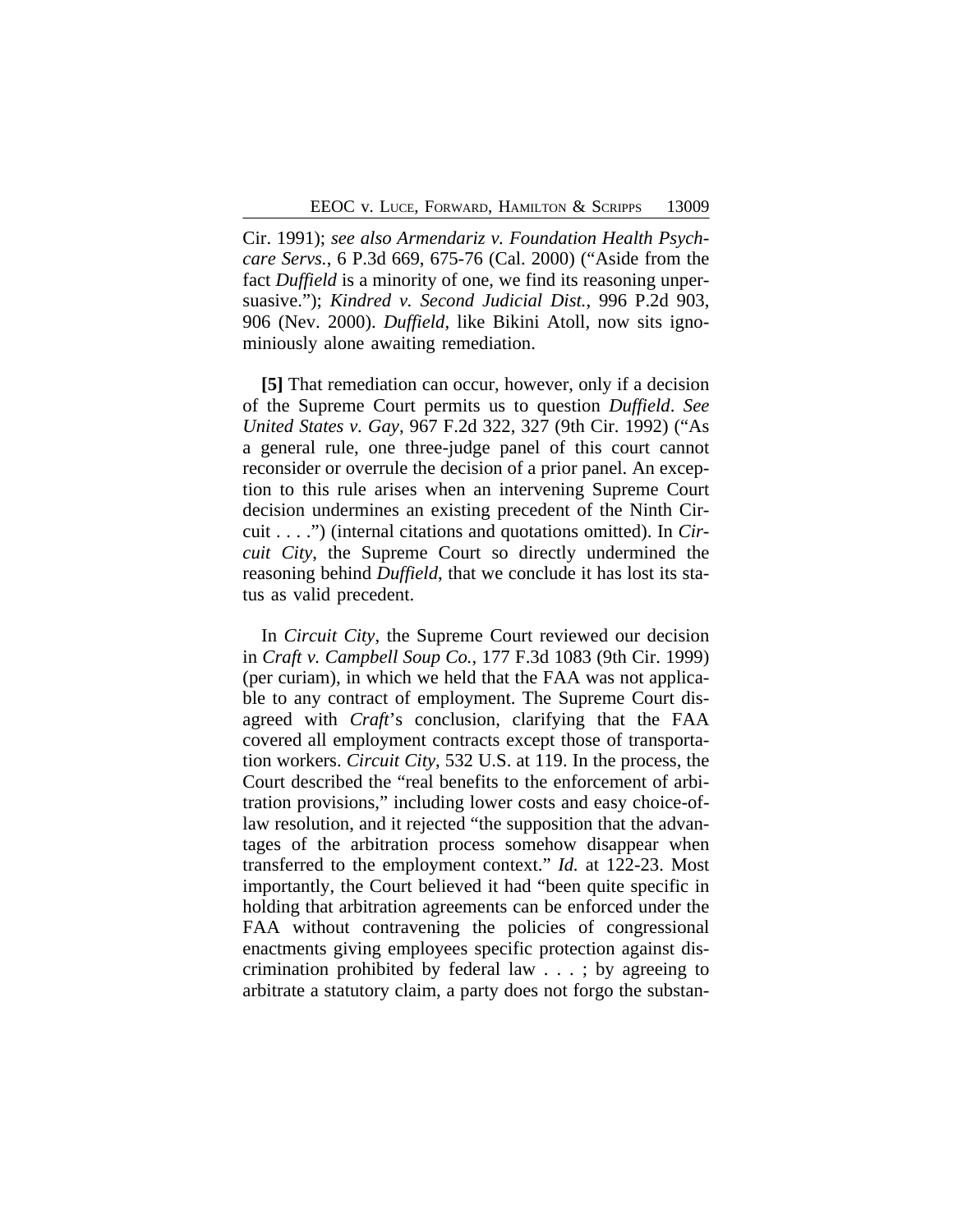tive rights afforded by the statute; it only submits to their resolution in an arbitral, rather than a judicial forum." *Id.*

**[6]** Although *Circuit City* did not repudiate *Duffield* by name, the Supreme Court's language and reasoning decimated *Duffield*'s conclusion that Congress intended to preclude compulsory arbitration of Title VII claims. In particular, *Circuit City*'s unambiguous proclamation that "arbitration agreements can be enforced under the FAA without contravening the policies of congressional enactments giving employees specific protection against discrimination prohibited by federal law" cannot be reconciled with *Duffield*'s holding that Congress intended Title VII, one such "congressional enactment," to preclude compulsory arbitration of discrimination claims.**<sup>2</sup>** *Circuit City*, 532 U.S. at 122-23.

**[7]** Similarly, the Supreme Court's emphatic reminder that the right to a judicial forum is not a substantive right contradicts *Duffield*'s fundamental supposition that the Act guaranteed a nonwaivable, substantive right to a jury trial.**<sup>3</sup>** *Compare Circuit City*, 532 U.S. at 122-23 ("[B]y agreeing to arbitrate a statutory claim, a party does not forgo the substantive rights afforded by statute; it only submits to their resolution in an arbitral, rather than a judicial forum.") *with Duffield*, 144 F.3d at 1185 ("[U]nder the Civil Rights Act of 1991, employers

**<sup>3</sup>**The dissent cites *Melton v. Philip Morris, Inc.*, No. Civ. 01-93-KI, 2001 WL 1105046, at \*3 (D. Or. Aug. 9, 2001), for the proposition that *Duffield* "was not premised . . . on the arbitral forum causing a loss of substantive rights," but amazingly neglects to consider or explain *Duffield*'s own language to the contrary. *See, e.g.*, *Duffield*, 144 F.3d at 1185.

<sup>&</sup>lt;sup>2</sup>The dissent claims we ignore the import of the word "compulsory" which it equates with "coercive" employer conduct. We do no such thing. However, instead of categorically prohibiting all so-called "compulsory" arbitration agreements, as the dissent would do, we police truly "coercive" employer conduct through the application of traditional contract law principles, including unconscionability, which specifically examines the question of coercion. *See e.g.*, *Armendariz v. Found. Health Psychcare Serv. Inc.*, 24 Cal. 4th 83, 113-22 (2000).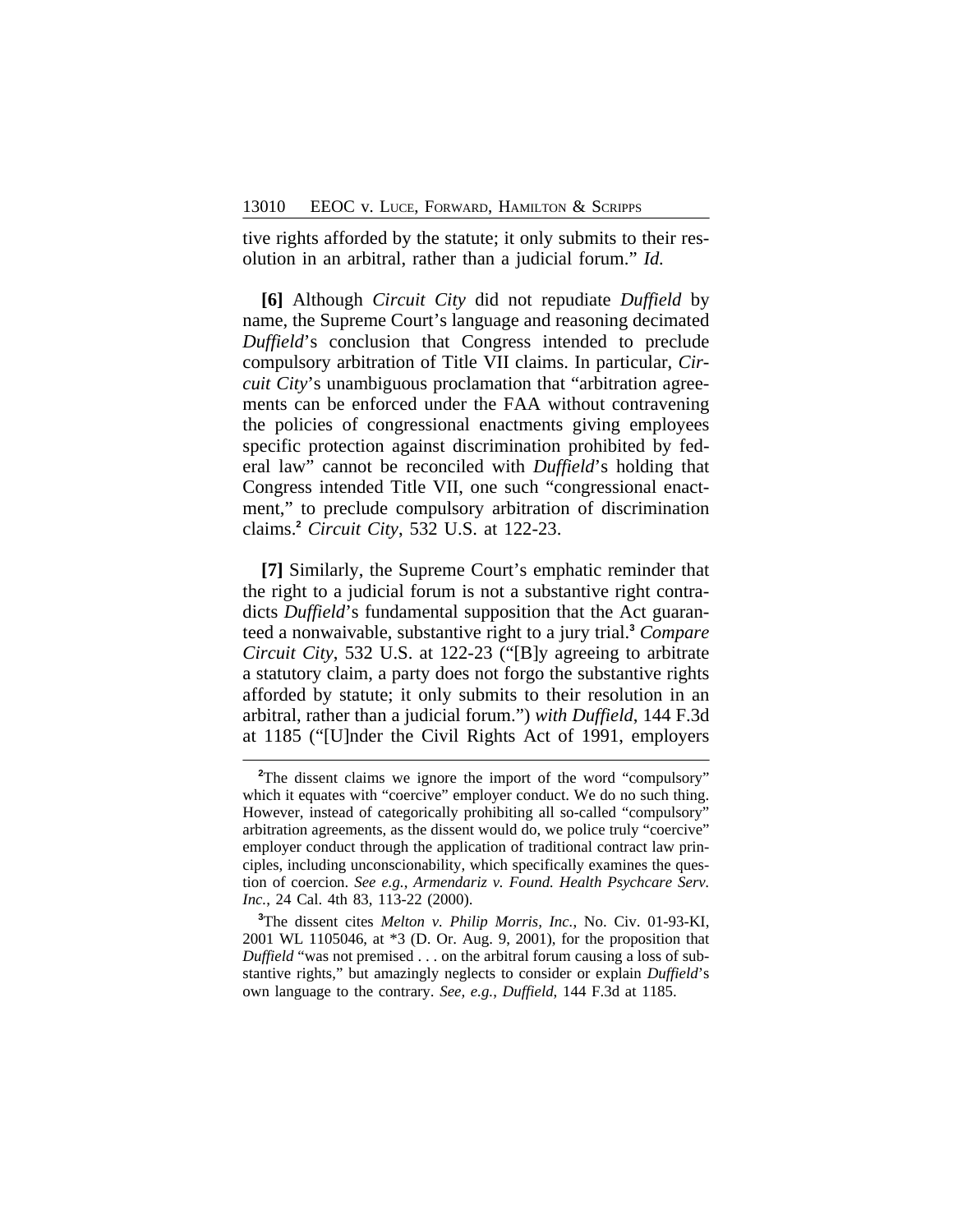may not [through compulsory arbitration agreements] compel individuals to waive their *Title VII right to a judicial forum*.") (emphasis added). In effect, *Circuit City* recognized that an aggrieved employee does not lose anything by resolving his grievances in an arbitral forum, where he may demand the "specific protection" against discrimination afforded by federal law, including Title VII. *Circuit City*, 532 U.S. at 123.

**[8]** Instead of trying to salvage *Duffield* by creatively reconciling these inconsistencies as "different" yet "compatible holdings," we reach the inevitable conclusion that *Duffield* no longer remains good law.**<sup>4</sup>** We regard *Duffield* as within the

<sup>&</sup>lt;sup>4</sup>It seems our remedial efforts arrived not a moment too soon. Our own Court has begun to hack away at *Duffield*'s viability. *See Circuit City Stores v. Najd*, No. 99-56571, 2002 U.S. App. LEXIS 12360, at \*6-7 (9th Cir. June 4, 2002) ("*Duffield*'s continued validity is questionable."). Our Sister Circuits have also begun to undermine *Duffield*. *Weeks*, 291 F.3d at 1315 ("Further, the viability of *Duffield* has been recognized to be in considerable doubt in light of the later decided *Circuit City*."); *Borg-Warner*, 245 F.3d at 835 ("We cannot say whether the Ninth Circuit will continue to adhere to *Duffield* in the face of the Supreme Court's *Circuit City* decision."). More noteworthy, perhaps, our district courts are adrift, wondering whether *Duffield* remains valid precedent. Four district court opinions have held that *Circuit City* implicitly overruled *Duffield*. *Farac v. Permanente Med. Group*, 186 F. Supp. 2d 1042, 1045 (N.D. Cal. 2002) ("*Circuit City* implicitly overruled *Duffield*."); *Eftekhari v. Peregrine Fin. & Sec., Inc.*, No. C 00-3594 JL, 2001 U.S. Dist. LEXIS 16087, at \*25 (N.D. Cal. September 24, 2001); *Olivares v. Hispanic Broad. Corp.*, No. CV 00- 00354-ER, 2001 U.S. Dist. LEXIS 5760, at \*1-2 (C.D. Cal. April 26, 2001); *Scott v. Burns Int'l Sec. Servs., Inc.*, 165 F. Supp. 2d 1133, 1137 (D. Hawaii 2001) ("The Supreme Court's contrary statement in *Circuit City* that arbitration agreements do not contravene the policies of congressional enactments of the protections of federal law . . . implicitly overrules . . . *Duffield*."). However, three district court opinions have expressed the contrary view that *Duffield* remains valid precedent. *Circuit City Stores v. Banyasz*, No. C-01-3106 WHO, 2001 U.S. Dist. LEXIS 16953, at \*6-8 (N.D. Cal. Oct. 11, 2001); *Melton*, 2001 U.S. Dist. LEXIS, at \*6-9 (D. Or. Aug. 9, 2001); *Ferguson v. Countrywide Credit Indus., Inc.*, No. CV00- 13096AHM(CTX), 2001 U.S. Dist. LEXIS (C.D. Cal. Apr. 23, 2001) *aff'd on other grounds* No. 01-55985, 2002 U.S. App. LEXIS 14739 (9th Cir. July 23, 2002) (Pregerson J.).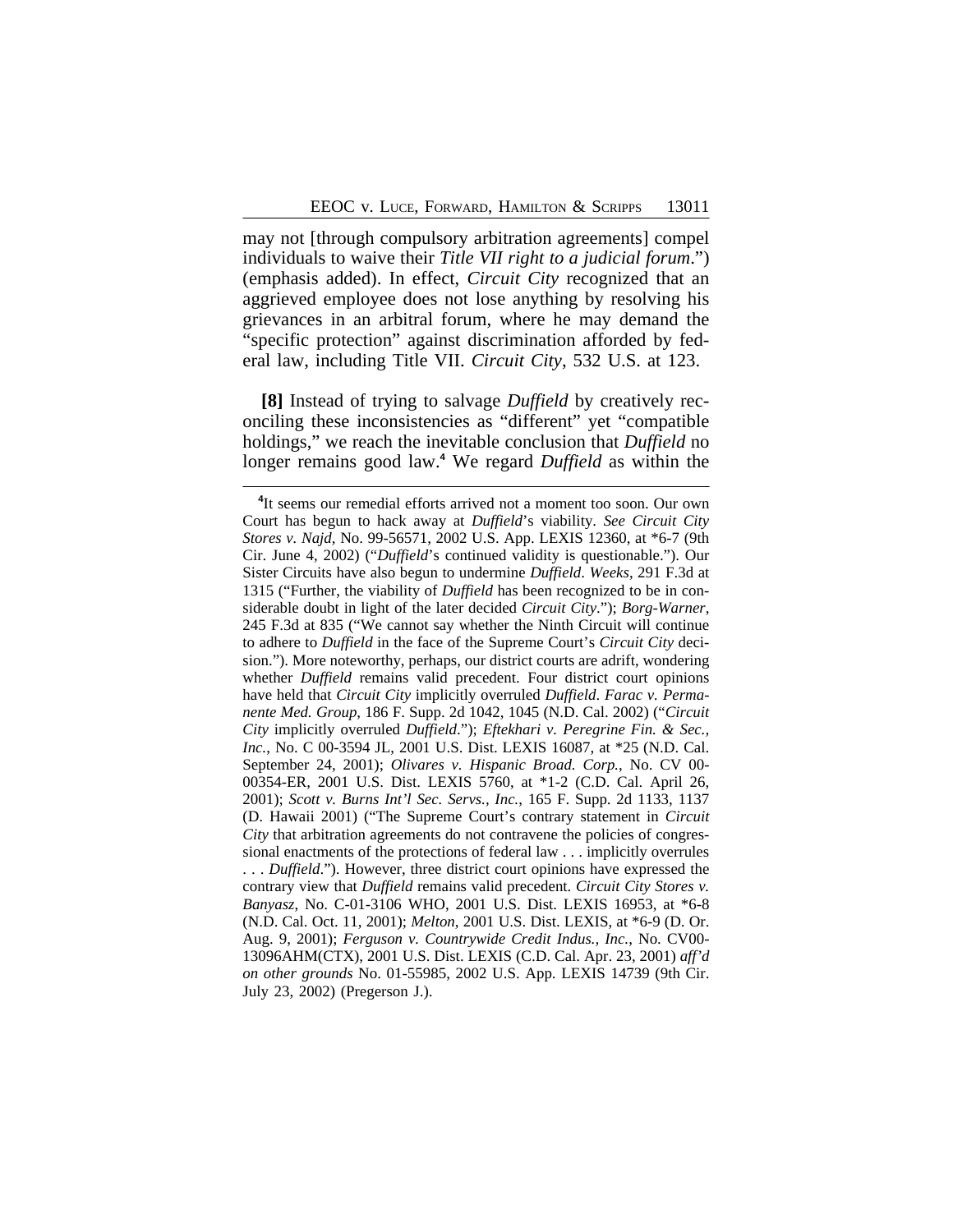category of "fruitful error." **5** In *Duffield*'s stead, we hold that an employer may require employees to arbitrate Title VII claims as a condition of employment. Our decision is consistent with the Supreme Court's language and reasoning in *Circuit City*. It also unifies Ninth Circuit case law and brings us in line with our Sister Circuits and the Supreme Courts of California and Nevada. We note also that it is consistent with Congress's pronouncement in § 118 that "arbitration is encouraged to resolve disputes arising under [Title VII]." **6** Of course, not all compulsory arbitration agreements will be enforced; they must still comply with the principles of traditional contract law, including the doctrine of unconscionability.

Our decision today should not impact the EEOC's mission at all. As the Supreme Court recently explained in *EEOC v. Waffle House, Inc.*, 122 S. Ct. 754 (2002), a compulsory arbitration agreement between an employer and an employee does not prevent the employee from filing a complaint with the EEOC. Nor does such an agreement bind the EEOC to an arbitral forum because the EEOC is not a party to that agreement. *Id.* Thus, even if an employee must arbitrate her Title VII claims pursuant to a compulsory arbitration agreement, the EEOC, in its ombudsman's role, remains free to seek appropriate victim-specific relief in any suitable forum. *Id.* at 769.

**[9]** Without further ado, we vacate the district court's *Duffield*-based permanent injunction. Compelled by the Supreme Court's decision in *Circuit City*, we conclude that

**<sup>5</sup>**To quote the recently-departed polymath, Stephen J. Gould, "[a]s the great Italian economist Vilfredo Pareto wrote: 'Give me a fruitful error any time, full of seeds, bursting with its own corrections. You can keep your sterile truth for yourself.' " Stephen J. Gould, *The Panda's Thumb*, 244 (1980).

<sup>&</sup>lt;sup>6"</sup>We do not resort to legislative history to cloud a statutory text that is clear." *Circuit City*, 532 U.S. at 119 (quoting *Ratzlaf v. United States*, 510 U.S. 135, 147-48 (1994)).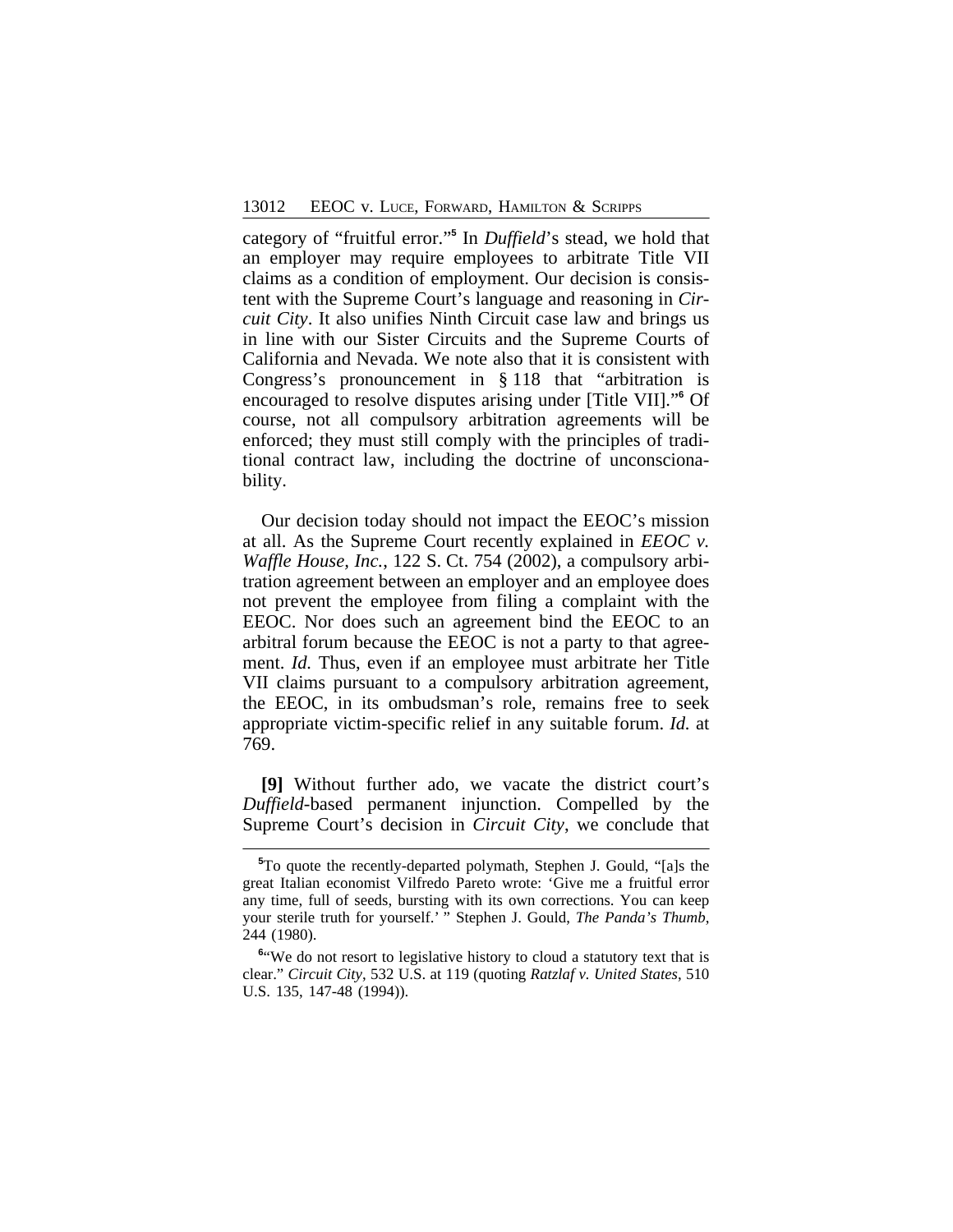*Duffield* no longer remains good law. Luce Forward may require appropriate compulsory arbitration of its applicants and employees as a condition of employment. In addition, Luce Forward may enforce those arbitration agreements against current employees, *as long as* the arbitration agreements comply with traditional principles of contract law.

## **II** *RETALIATION*

Although the EEOC asserts that *Circuit City* did not implicitly overrule *Duffield* and that *Duffield* remains the law of the Circuit, the EEOC, nevertheless, does not place all its eggs in *Duffield*'s basket. In fact, the EEOC primarily argues that Luce Forward unlawfully retaliated against Lagatree by not hiring him after he refused to sign Luce Forward's compulsory arbitration agreement.

The federal laws prohibiting employment discrimination make it unlawful for an employer to retaliate against an applicant or employee because she has engaged in a protected activity. *See* 42 U.S.C. § 2000e-3(a) (Title VII);**<sup>7</sup>** 42 U.S.C. § 12203(a) (ADA); 29 U.S.C. § 623(d) (ADEA); 29 U.S.C. § 215(a)(3) (EPA). To establish retaliation, the EEOC, on Lagatree's behalf, must prove that: (1) Lagatree engaged in a protected activity; (2) Lagatree suffered an adverse employment decision; and (3) there was a causal link between Lagatree's activity and the adverse employment decision. *See Hashimoto v. Dalton*, 118 F.3d 671, 679 (9th Cir. 1997). Pro-

**<sup>7</sup>**All the federal anti-discrimination statutes contain similar provisions forbidding retaliation. By way of representative example, Title VII, 42 U.S.C. § 2000e-3, provides:

It shall be an unlawful employment practice for an employer to discriminate against any of his employees or applicants for employment . . . because he has opposed any practice made an unlawful employment practice by this subchapter or because he has made a charge, testified, assisted, or participated in any manner in an investigation, proceeding, or hearing under this subchapter.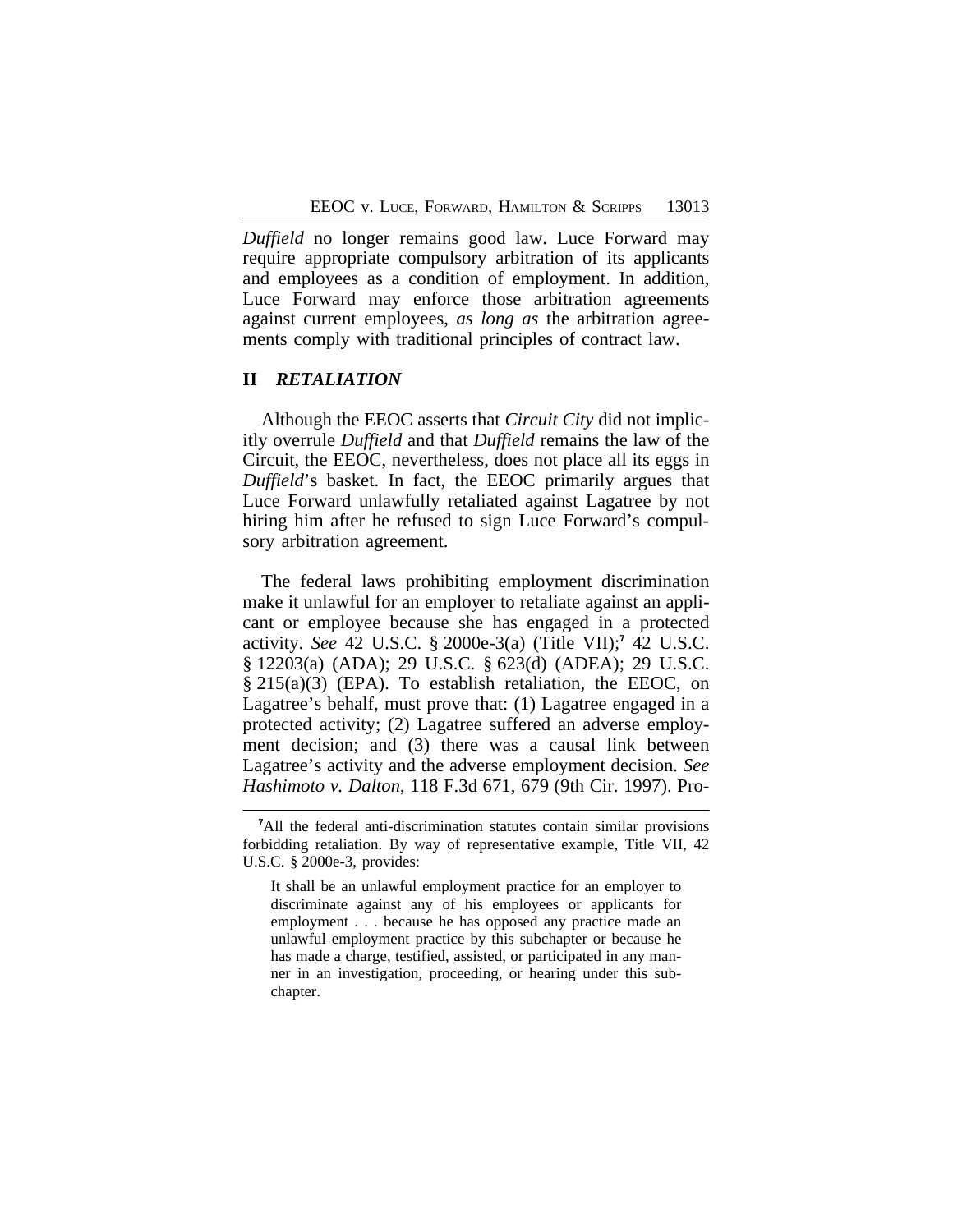tected activities include: (1) opposing an unlawful employment practice; and (2) participating in a statutorily authorized proceeding. *Silver v. KCA, Inc.*, 586 F.2d 138, 141 (9th Cir. 1978).

In this case, it is undisputed that Lagatree suffered an adverse employment decision when Luce Forward refrained from hiring him because he refused to sign Luce Forward's compulsory arbitration agreement. Luce Forward contests only whether Lagatree engaged in a protected activity when he refused to sign the arbitration agreement. *See Jurado v. Eleven-Fifty Corp.*, 813 F.2d 1406, 1411 (9th Cir. 1987) (finding adverse employment action and causal link were undisputed and only question was whether employee engaged in protected opposition conduct); *EEOC v. Crown Zellerbach Corp.*, 720 F.2d 1008, 1011-12 (9th Cir. 1983) (same).

#### **A. Opposing an Unlawful Employment Practice**

Lagatree's refusal to sign Luce Forward's compulsory arbitration agreement was not protected opposition conduct. Title VII's statutory "opposition clause" prohibits an employer from retaliating against an applicant or employee "because he has opposed any practice made an unlawful employment practice." *See* 42 U.S.C. § 2000e-3(a) (Title VII); *see also* 29 U.S.C. § 623(d) (ADEA); 42 U.S.C. § 12203(a) (ADA). It is not necessary that the policy opposed be demonstrably unlawful. *Crown Zellerbach*, 720 F.2d at 1013. If the employee's refusal to accede to an employer's policy is based on a *reasonable* belief that the policy is unlawful, the employee's conduct is a protected manner of opposition. *See, e.g.*, *Passantino v. Johnson & Johnson Consumer Prods.*, 212 F.3d 493, 506 (9th Cir. 2000) ("Title VII allows employees to freely report actions that they reasonably believe are discriminatory, even if those actions are in fact lawful.").

In September 1997, however, when Lagatree refused to sign Luce Forward's compulsory arbitration agreement as a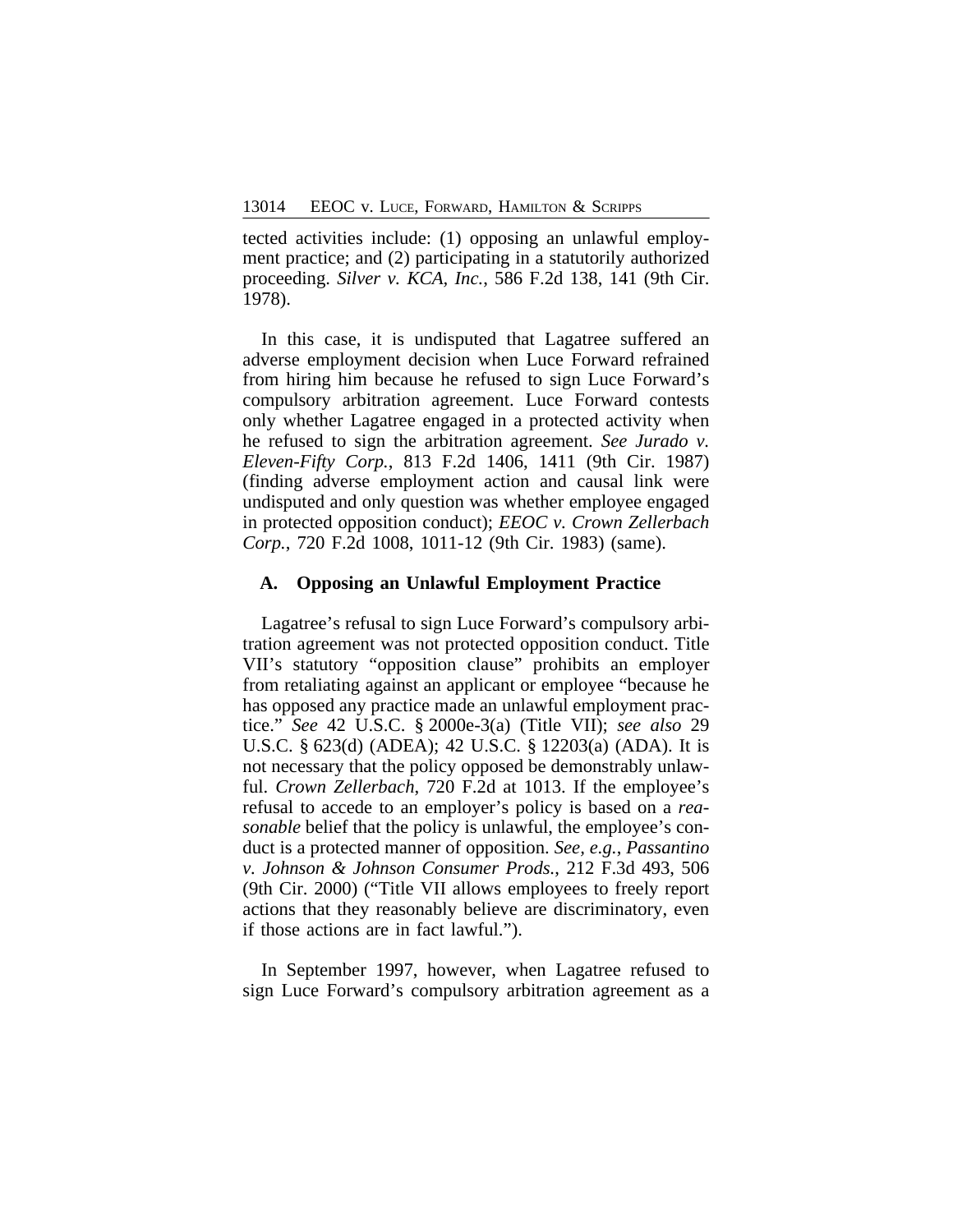condition of his employment, he could not have reasonably believed that Luce Forward's arbitration policy was an unlawful employment practice. Indeed, on May 13, 1991, six years before Lagatree's stint at Luce Forward, the Supreme Court in *Gilmer* expressly permitted requiring compulsory arbitration of ADEA claims as a condition of employment. In addition, Congress amended Title VII with § 118 to provide explicitly that "arbitration is encouraged to resolve disputes arising under [Title VII]." Subsequently, in 1994, *Lai* extended the rationale of *Gilmer* to employment discrimination claims brought under Title VII. 42 F.3d at 1303. Finally, by 1997, at least five of our Sister Circuits had interpreted § 118 to permit compulsory arbitration of Title VII claims. Until *Duffield* was decided May, 13, 1998 — nearly a year *after* Lagatree's refusal of Luce Forward's employment offer — no Court of Appeals had concluded that § 118 forbade compulsory arbitration of Title VII claims. *Cf. Weeks*, 291 F.3d at 1312 (holding refusal to sign a compulsory arbitration agreement in 1999 was not protected opposition conduct because reliance on *Duffield* was not objectively reasonable). In the face of voluminous contrary legal precedent, Lagatree could not have reasonably believed Luce Forward was engaged in unlawful activity when it required arbitration as a condition of employment.

In addition, Lagatree could not have reasonably interpreted the text of any relevant federal statute to forbid compulsory arbitration. The EEOC argues that Lagatree's refusal to waive his procedural right to file or litigate a civil suit was protected opposition conduct because the ADA makes it "unlawful to coerce . . . or interfere with any individual in the exercise or enjoyment of . . . *any right* granted or protected by this chapter." 42 U.S.C. § 12203(b) (emphasis added). The EEOC's argument, however, assumes contrary to Supreme Court precedent that the right to a judicial forum is a substantive right guaranteed by the ADA.

By 1997, the Supreme Court had held repeatedly that "[b]y agreeing to arbitrate a statutory claim, a party does not forgo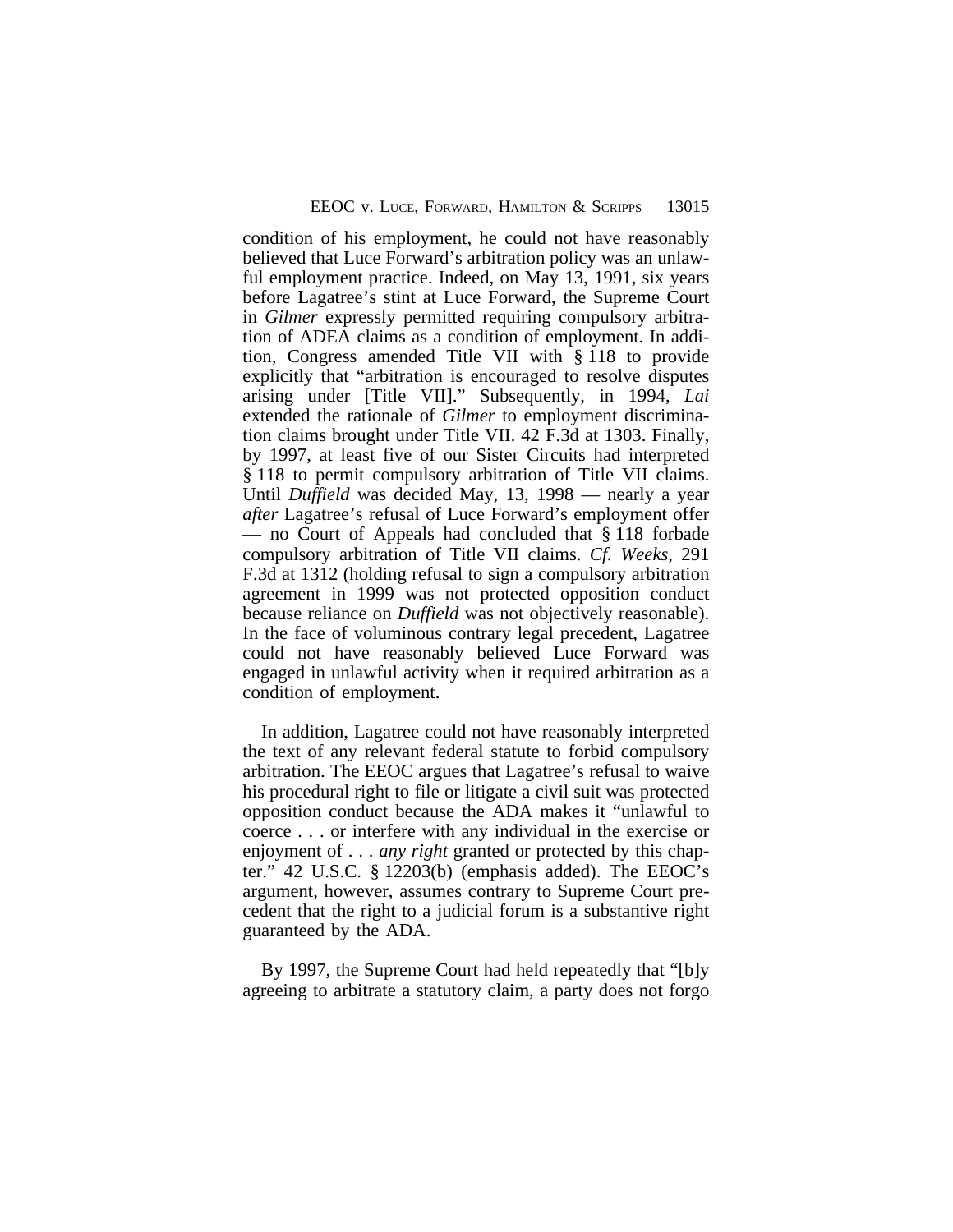the substantive rights afforded by the statute; it only submits to their resolution in an arbitral rather than a judicial forum." *Gilmer*, 500 U.S. at 26 (quoting *Mitsubishi*, 473 U.S. at 628). By this language, the Supreme Court distinguished between the substantive rights guaranteed by the statute and the right to a judicial forum.

Moreover, glaringly absent from the EEOC's argument is any express statutory indication that arbitration of ADA claims (or any other employment discrimination claims) is disfavored. Section 12203 does not mention arbitration at all, and another section of the ADA, 42 U.S.C. § 12212, like § 118 of Title VII, provides that "arbitration is *encouraged* to resolve disputes."

Lagatree could not have reasonably interpreted the ADA's pronouncement that "arbitration is encouraged" to mean that "compulsory arbitration as a condition of employment is forbidden." The EEOC fails to identify a single case from any Circuit that would have supported Lagatree's refusal to sign Luce Forward's compulsory arbitration agreement. Because Lagatree could not have reasonably believed that Luce Forward's policy of requiring arbitration was an unlawful employment practice, his opposition to that policy was not protected opposition conduct. Thus, as a matter of law Luce Forward's refusal to hire Lagatree for not signing a compulsory arbitration agreement was not illegal retaliation.

## **B. Participating in a Statutorily Authorized Proceeding**

By refusing to sign Luce Forward's compulsory arbitration agreement, Lagatree was not participating in a statutorily authorized proceeding. Title VII, the ADA, and the ADEA make it unlawful for an employer to discriminate or retaliate against an employee or an applicant for employment because that person "has made a charge, testified, assisted, or participated in any manner in a . . . proceeding." 42 U.S.C. 2000e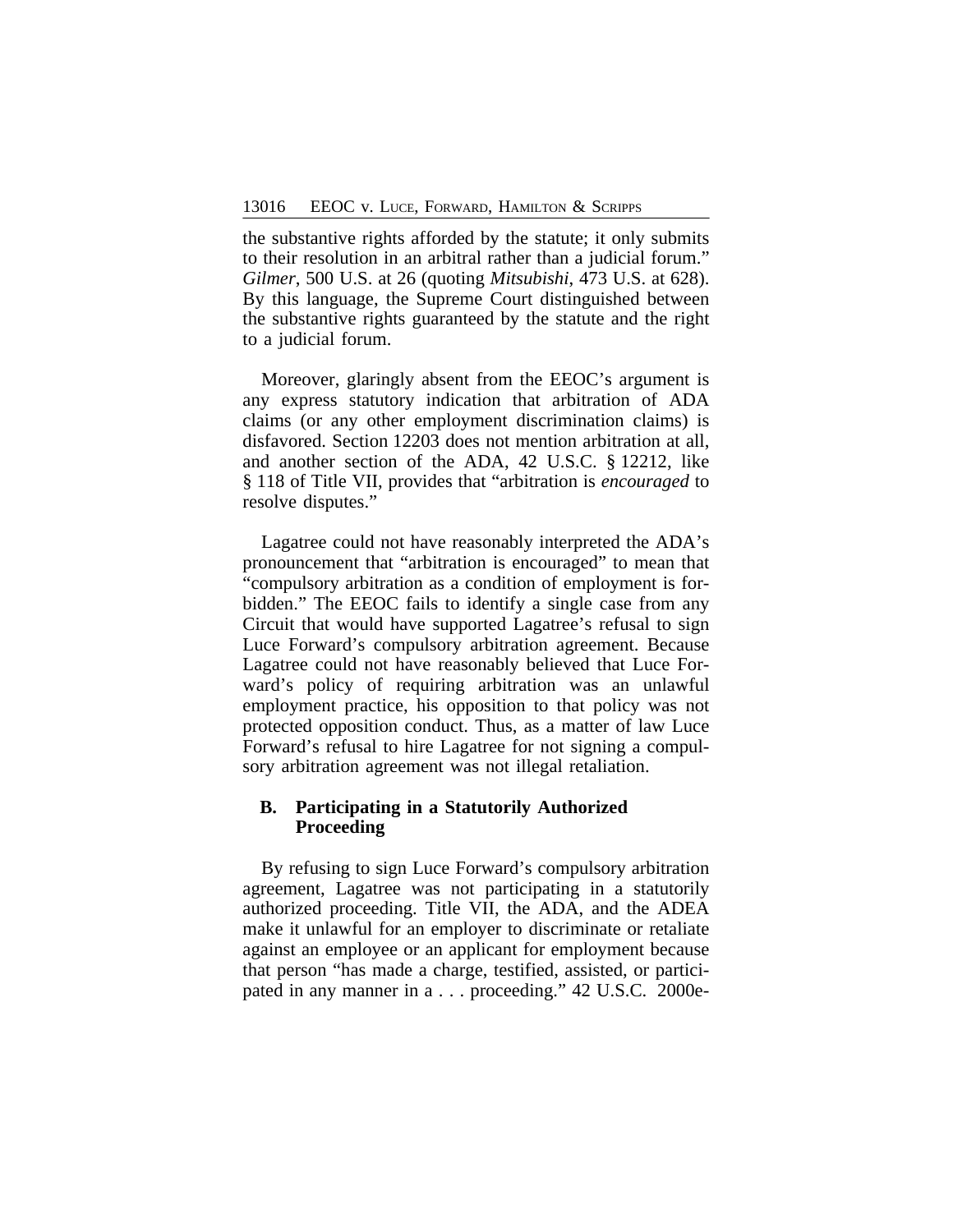3(a) (Title VII); 42 U.S.C. § 12203(a) (ADA); 29 U.S.C. § 623(d) (ADEA). The EPA similarly makes it unlawful for an employer to discriminate or retaliate against any employee because such employee has "instituted or caused to be instituted a proceeding under or related the [the EPA], or has testified or is about to testify in any such proceeding." 29 U.S.C. § 215(a)(3). A covered "proceeding" undoubtedly includes instituting "a civil action . . . in a court of competent jurisdiction." 42 U.S.C. §§ 2000(e)-5(f)(1),(3) (Title VII); 42 U.S.C. § 12117(a) (ADA); 29 U.S.C. § 626(c)(1) (ADEA); 29 U.S.C. § 216(b) (EPA). An individual who files a civil action has "participated in any manner" in a covered proceeding; thus an employer may not retaliate against that individual.

The statutory protections against retaliation also extend to an applicant or an employee who informs his employer of his intention to participate in a statutory proceeding, even if he has not yet done so. *See Gifford v. Atchison, Topeka, & Santa Fe RR Co.*, 685 F.2d 1149, 1155-56 (9th Cir. 1992) (holding employee states a retaliation claim after being fired for writing a letter threatening an EEOC charge). In *Gifford*, we saw no "legal distinction . . . between the filing of a charge which is clearly protected . . . and threatening to file a charge." *Id.* at 1156 n.3.

Here, the EEOC argues that Luce Forward cannot refuse to hire Lagatree because, although he did not file or threaten a civil action, he reserved his right to bring a civil action in a judicial forum. EEOC completes its argument as follows:

[Luce Forward]'s practice of refusing to employ any individual who will not sign the compulsory waiver . . . is effectively a preemptive strike against future participation conduct afforded absolute protection under each of the federal anti-retaliation provisions. Rather than wait for an employee to file or litigate a suit under a federal rights law, or to announce his intention to do so  $-$  at which point the employee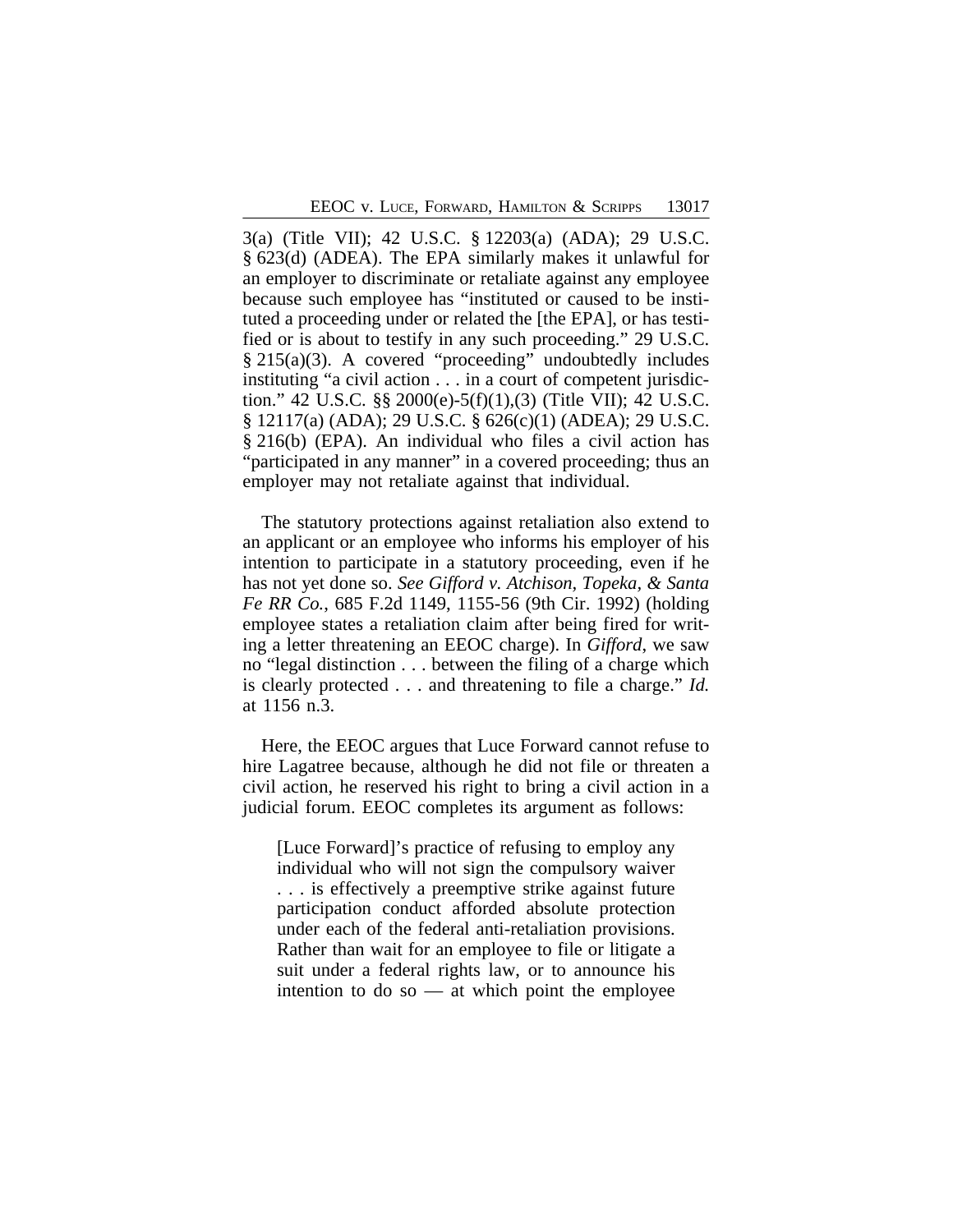unquestionably would be statutorily protected from any retaliatory adverse treatment, Luce Forward preemptively denies employment to any individual who will not waive his right to engage in such protected participation activity.

Critical to the EEOC's position is the notion that Lagatree's right to a judicial forum is "afforded absolute protection under each of the federal anti-retaliation provisions." That notion, and thus the EEOC's entire position, lacks merit.

Although Lagatree undoubtedly retained the right to be free from discrimination, a right he could not prospectively waive, *see, e.g.*, 29 U.S.C. § 626(f)(c), no federal law guaranteed him the ability to vindicate that right in a judicial forum. In fact, the Supreme Court in *Gilmer* condoned compulsory arbitration of ADEA claims as a condition of employment. Reaffirming *Gilmer*, in *Circuit City*, the Supreme Court extolled the advantages of arbitrating employment discrimination claims and rejected the "supposition that the advantages of the arbitration process somehow disappear when transferred to the employment context." 532 U.S. at 123. Most importantly, the Supreme Court clarified that the right to a judicial forum was not a substantive right: "By agreeing to arbitrate a statutory claim, a party does not forgo the substantive rights afforded by the statute; it only submits to their resolution in an arbitral, rather than a judicial forum." *Id.*

Waiving the right to a judicial forum is unlike signing a "yellow dog contract," by which an employer forbids an employee from joining a union. An employee's right to join a union is a substantive right guaranteed by the National Labor Relations Act, 29 U.S.C. § 151. No statute, however, forbids the compulsory waiver of a judicial forum, and thus demanding its waiver is not illegal. While Congress might have forbidden arbitration of employment discrimination claims, instead, it "encouraged" their arbitration.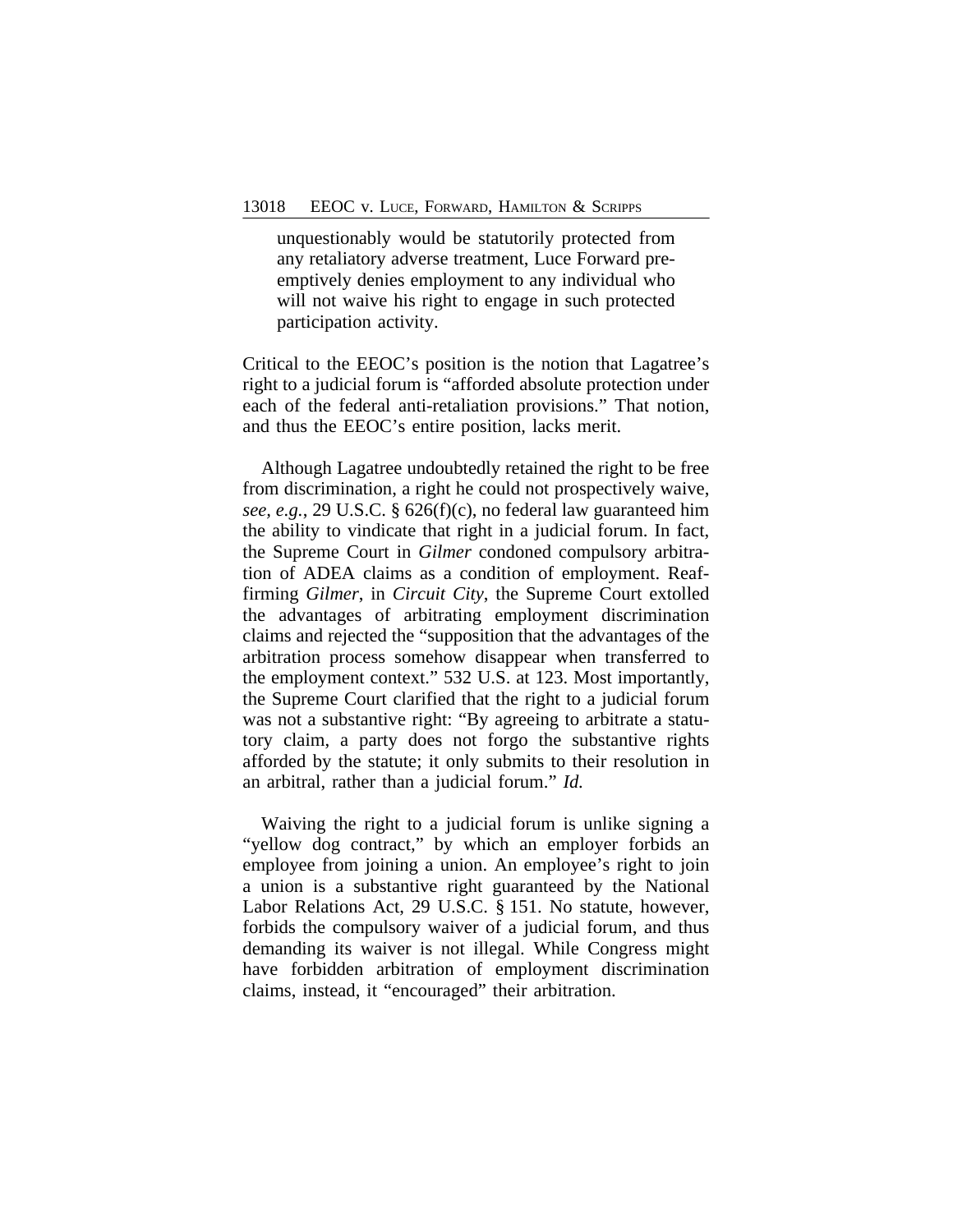Along with his experience and credentials, the privilege of a judicial forum was a valuable asset Lagatree brought to the negotiating table. During negotiations, Luce Forward offered Lagatree a base salary of \$3,600/month plus substantial benefits in return for his services and his agreement to arbitrate employment-related disputes. Lagatree objected to Luce Forward's demand of arbitration and counteroffered, asking that Luce Forward waive its compulsory arbitration requirement. Luce Forward refused to waive compulsory arbitration, and Lagatree initially decided to accept Luce Forward's terms of employment. When Lagatree ultimately refused to agree to Luce Forward's terms of employment, he simply made a rational economic decision that Luce Forward was asking too much and offering too little in return. But Luce Forward incurred no liability as a result of these failed negotiations; it only lost the potential services of a qualified applicant. Indeed, dickering over freely waivable rights is not a protected activity, and the failure to agree to the terms of an employment contract is not retaliation.

## **CONCLUSION**

*Circuit City* implicitly overruled *Duffield*, and therefore, we vacate the district court's permanent injunction, which relied on *Duffield*. We hold that Luce Forward could require Lagatree to arbitrate potential Title VII claims as a condition of his employment. When Lagatree refused to sign the arbitration agreement, Luce Forward's refusal to hire him was not unlawful retaliation because Lagatree's right to a judicial forum is not afforded absolute protection under any federal statute.

VACATED; REMANDED TO THE DISTRICT COURT FOR JUDGMENT TO BE ENTERED IN FAVOR OF LUCE FORWARD.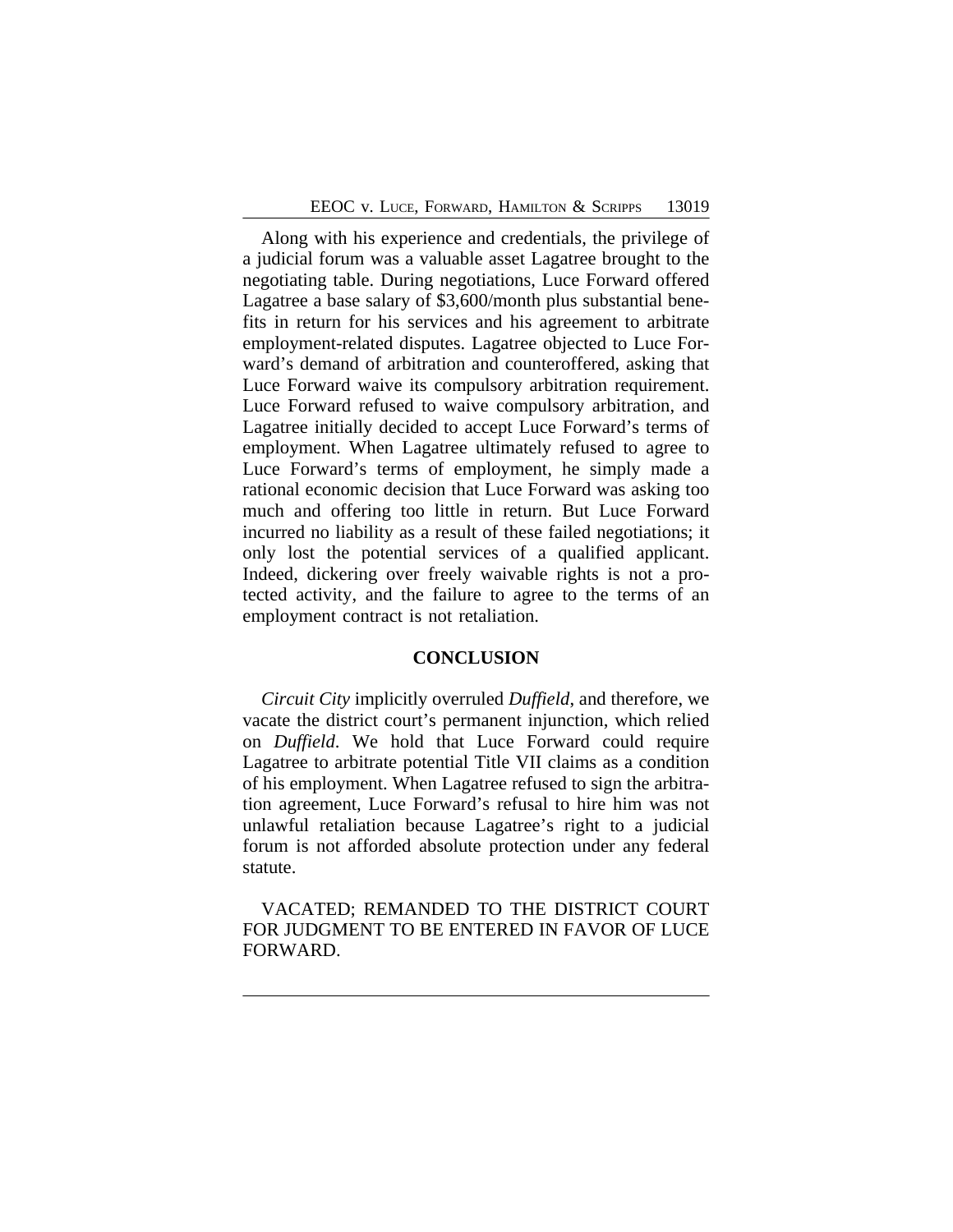#### PREGERSON, Circuit Judge, Dissenting:

I respectfully dissent. The majority concludes that in *Circuit City Stores, Inc. v. Adams*, 532 U.S. 105 (2001), the Supreme Court "implicitly overruled" *Duffield v. Robertson Stephens & Co.*, 144 F.3d 1182 (9th Cir. 1998). Maj. op. at 12999. For the following reasons, I would find that *Duffield* remains good law.

The issue in *Duffield* was whether employers may require their employees, as a mandatory condition of employment, to agree to arbitrate future Title VII claims. *See Duffield*, 144 F. 3d at 1185. Based on an analysis of Congress' intent when it amended Title VII through the Civil Rights Act of 1991, Pub. L. No. 102-166, 105 Stat. 1071 (1991), we held that employers may *not* require employees, as a mandatory condition of employment, to agree to arbitrate future Title VII claims. *See Duffield*, 144 F.3d at 1189-90.

The issue in *Circuit City* was whether the Federal Arbitration Act ("FAA"), 9 U.S.C. § 1 *et seq.*, excludes from its coverage not only employment arbitration agreements by transportation workers, but also employment arbitration agreements by *non*-transportation workers. *See Circuit City*, 532 U.S. at 109. Without mentioning *Duffield*, Title VII, or the Civil Rights Act of 1991, the Supreme Court held that the FAA excludes from its coverage employment arbitration agreement by transportation workers, but not employment arbitration agreements by *non*-transportation workers. *See Circuit City*, 532 U.S. at 109.

*Duffield* and *Circuit City* are cases of the proverbial apples and oranges: different law, different issues, and different, yet *compatible holdings*. Most importantly, when the Supreme Court concluded in *Circuit City* that the FAA covers employment arbitration agreements by non-transportation workers, it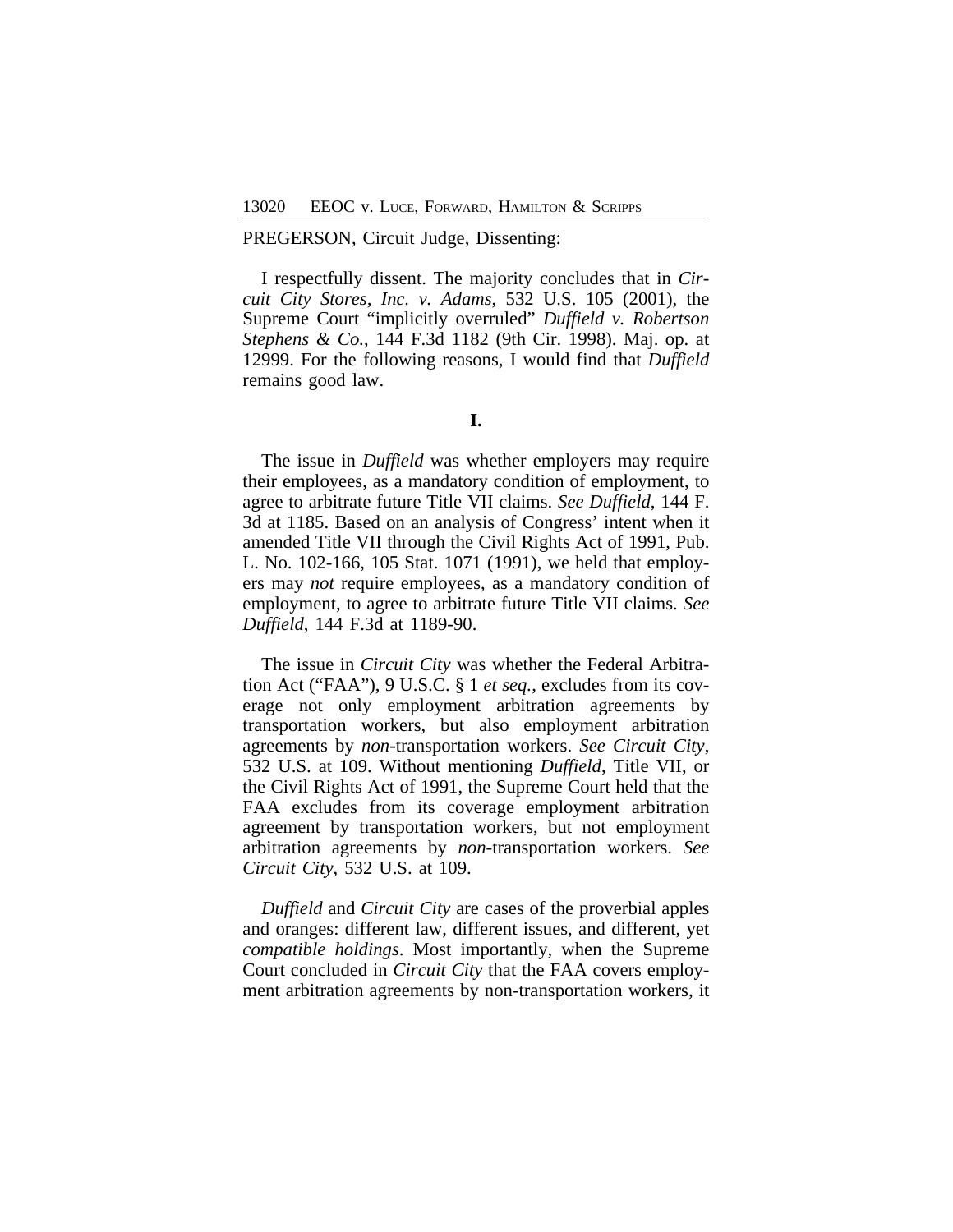did *not* also implicitly conclude, *contra Duffield*, that employers may require their employees, as a mandatory condition of employment, to agree to arbitrate future Title VII claims. *Whether the FAA covers employment arbitration agreements by non-transportation workers* — the issue in *Circuit City* is one question. *Whether an employer may require an employee, as a mandatory condition of employment, to agree to arbitrate future Title VII claims* — the issue in *Duffield* is an entirely different question. In answering "yes" to the first question, *Circuit City* did not also implicitly answer "yes" to the second question. "Arbitration under the [FAA] is a matter of consent, not coercion . . . ." *Volt Info. Scis., Inc. v. Bd. of Trs. of Leland Stanford Junior Univ.*, 489 U.S. 468, 479 (1989). It is entirely consistent to hold — as the Supreme Court did in *Circuit City* — that non-transportation workers who consent in advance to arbitration can later be held to that agreement under the FAA, and to also hold — as we did in *Duffield* — that employers may not compel their employees to enter arbitration agreements under Title VII. Accordingly, *Duffield* remains good law after *Circuit City*, and the District Court's injunction modeled on *Duffield* should be affirmed.

#### **II.**

The majority advances two arguments in support of its conclusion that *Circuit City* "implicitly overruled" *Duffield*. Both arguments are unconvincing.

## A.

First, the majority relies on *dicta* in *Circuit City* that "arbitration agreements *can* be enforced under the FAA without contravening the policies of congressional enactments giving employees specific protection against discrimination prohibited by federal law." Maj. op. at 13009 (quoting *Circuit City*, 532 U.S. at 123) (emphasis added).**<sup>1</sup>** The majority claims that

**<sup>1</sup>**The above quoted passage from *Circuit City* is *dicta* because it refers only to *federal* anti-discrimination law and *Circuit City* involves exclu-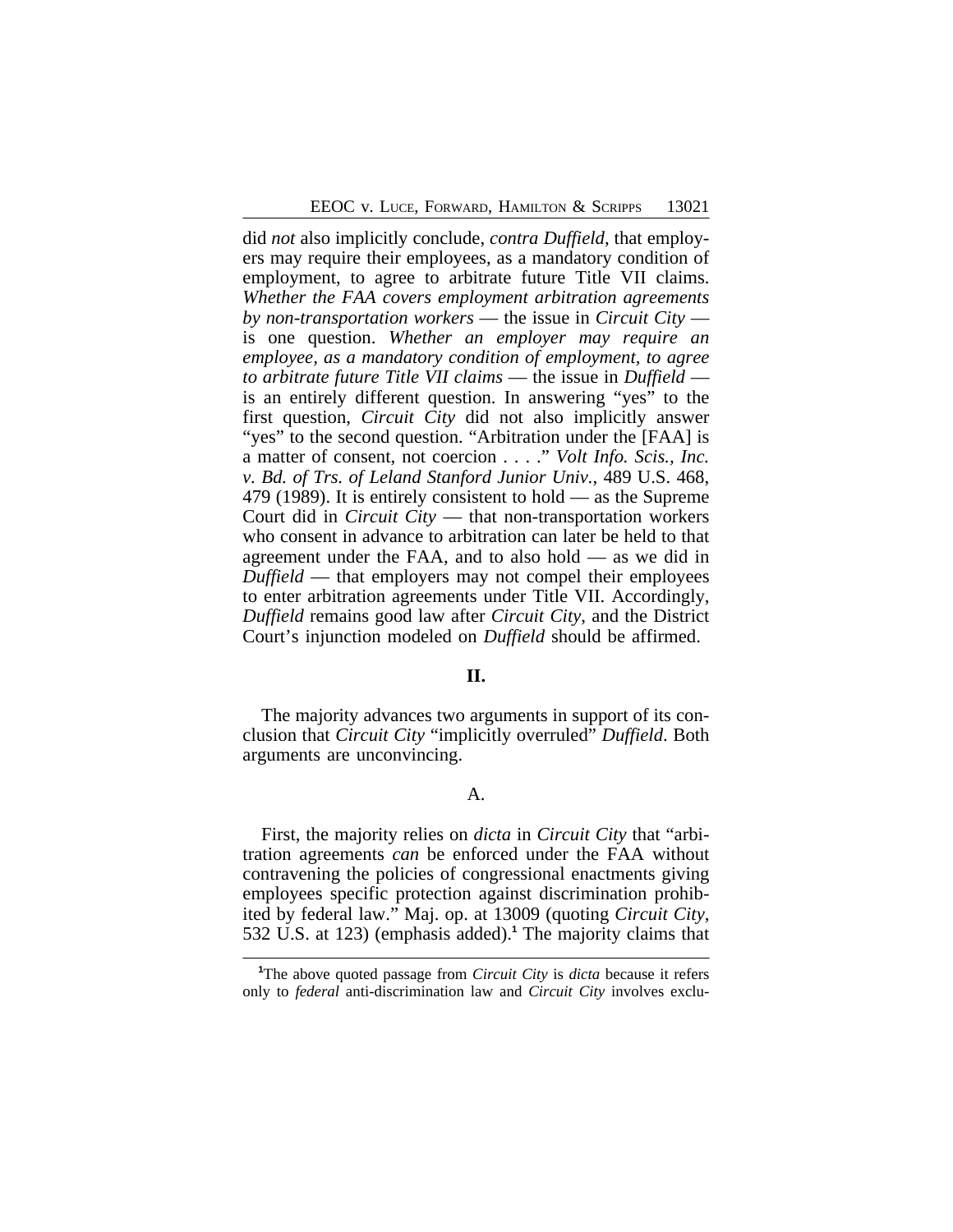this "unambiguous proclamation . . . cannot be reconciled with *Duffield*'s holding that Congress intended Title VII to preclude *compulsory* arbitration of discrimination claims." Maj. op. at 13010 (citing *Circuit City*, 532 U.S. at 123) (footnote omitted, emphasis added). In reality, there is no contradiction whatsoever between the *Circuit City dicta* and the *Duffield* holding.

In perceiving a contradiction between the *Circuit City dicta* and the *Duffield* holding, the majority ignores a crucial word in the *Duffield* holding: "compulsory." In *Duffield*, we referred to arbitration agreements as compulsory "when individuals must sign an agreement waiving their rights to litigate future claims in a judicial forum in order to obtain employment with, or continue to work for, the employer." *See* 144 F.3d at 1187.**<sup>2</sup>** The Supreme Court said in *Circuit City* only that, *generally*, employees who have agreed to arbitrate future claims under federal anti-discrimination law can be held to such arbitration agreements without violating the policies of federal anti-discrimination law. The Supreme Court did *not* also say in *Circuit City* — *contra Duffield* — that employees

sively *state* anti-discrimination law. *See* 532 U.S. at 110, 123. Needless to say, such *dicta* cannot overrule — not even explicitly and much less "implicitly" — a holding, like the one in *Duffield*. This fact by itself invalidates the majority's first argument in support of its conclusion that *Circuit City* "implicitly overruled" *Duffield*. But even if this were not enough, there are — as shown below — additional reasons to reject the majority's first argument.

**<sup>2</sup>** In *Duffield*, we thus did not use the term "compulsory arbitration" as it is traditionally defined. *See Black's Law Dictionary* 100 (7th ed. 1999) (defining "compulsory arbitration" as "[a]rbitration required by law or forced by law on the parties"). "Compulsory arbitration," both as we used that term in *Duffield* and as it is traditionally defined, must furthermore be distinguished from "mandatory arbitration." *See, e.g.*, *Koveleskie v. SBC Capital Mkts., Inc.*, 167 F.3d 361, 362 (7th Cir. 1999) (employing the term "mandatory arbitration" to reflect "the contractual situation where if one party to a dispute requests arbitration, the other party is obliged to arbitrate").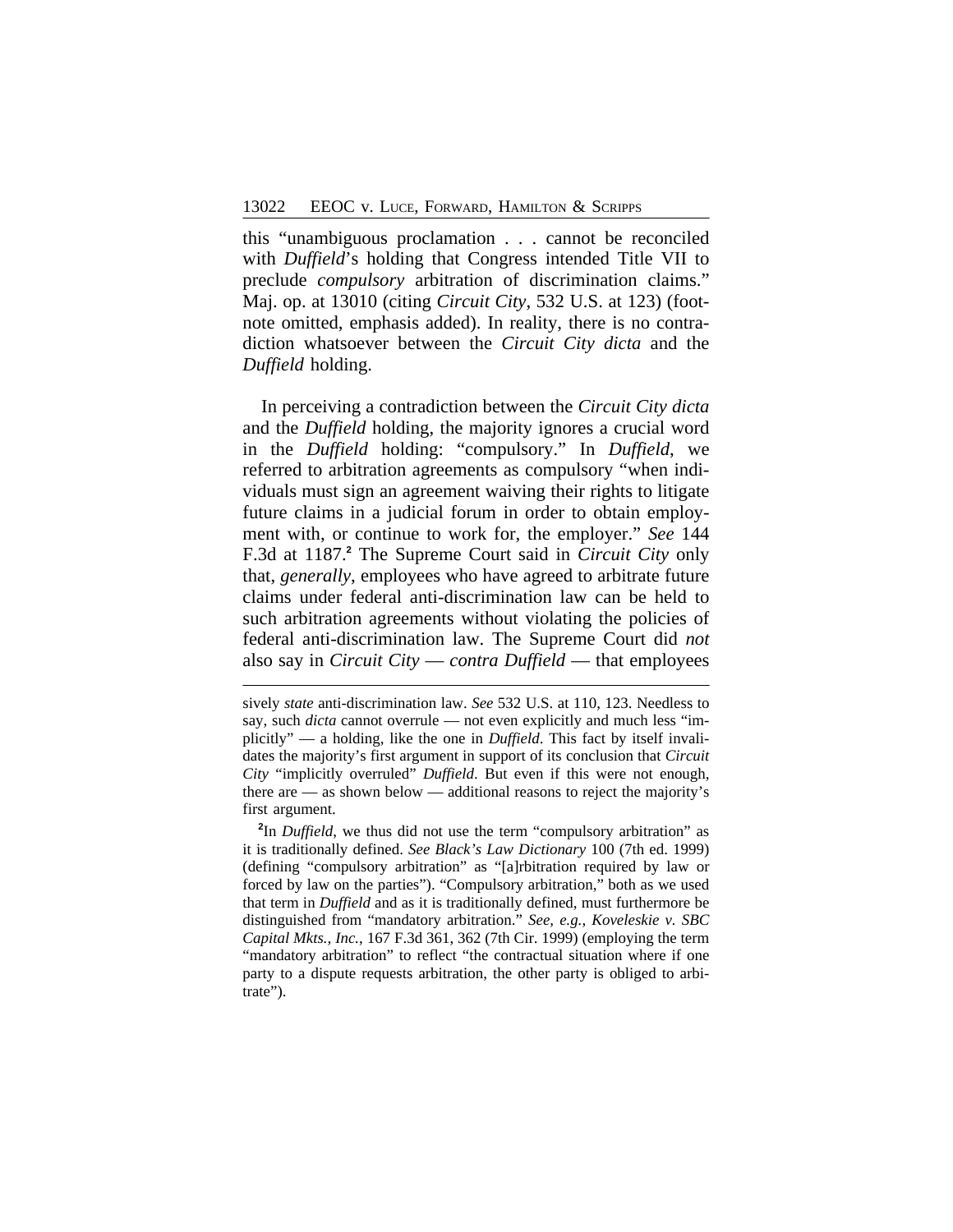can be *required, as a mandatory condition of employment*, to agree to arbitrate future claims under federal antidiscrimination law without violating the policies of federal anti-discrimination law. Nor is the second statement implied in the first. Perhaps more importantly, the *Circuit City dicta* that enforcement of arbitration agreements can be compatible with the *policies* of federal anti-discrimination law does not contradict the *Duffield* holding that in the case of Title VII, enforcement of compulsory arbitration agreements is always incompatible with the *text* and *legislative history* of the § 118 of Civil Rights Act of 1991.

We reached our holding in *Duffield* after closely following instructions set forth by the Supreme Court in *Gilmer v. Interstate/Johnson Lane Corp.*, 500 U.S. 20 (1991) in the context of another federal anti-discrimination law, the Age Discrimination in Employment Act ("ADEA"). In *Gilmer*, the Supreme Court first reiterated that " '[h]aving made the bargain to arbitrate, the party should be held to it unless Congress itself has evinced an intention to preclude a waiver of judicial remedies for the statutory rights at issue.' " 500 U.S. at 26 (quoting *Mitsubishi Motors Corp. v. Soler Chrysler-Plymouth, Inc.*, 473 U.S. 614, 628 (1985)) (alteration in original). The Supreme Court then placed the burden on the plaintiff, who sought to avoid arbitration of his ADEA claim as per agreement, "to show that Congress intended to preclude a waiver of a judicial forum for ADEA claims." *Id.* The Supreme Court observed that "[i]f such an intention exists, it will be discoverable in the text of the ADEA, its legislative history, or an 'inherent conflict' between arbitration and the ADEA's underlying purposes." *Id.* The Supreme Court examined the ADEA in this regard and held that the plaintiff "ha[d] not met his burden of showing that Congress, in enacting the ADEA, intended to preclude arbitration of claims under that Act." *Id.* at 35.**<sup>3</sup>**

<sup>&</sup>lt;sup>3</sup>It is misleading to state, as the majority does, that the Supreme Court held in *Gilmer* that "an employer could compel arbitration of an employ-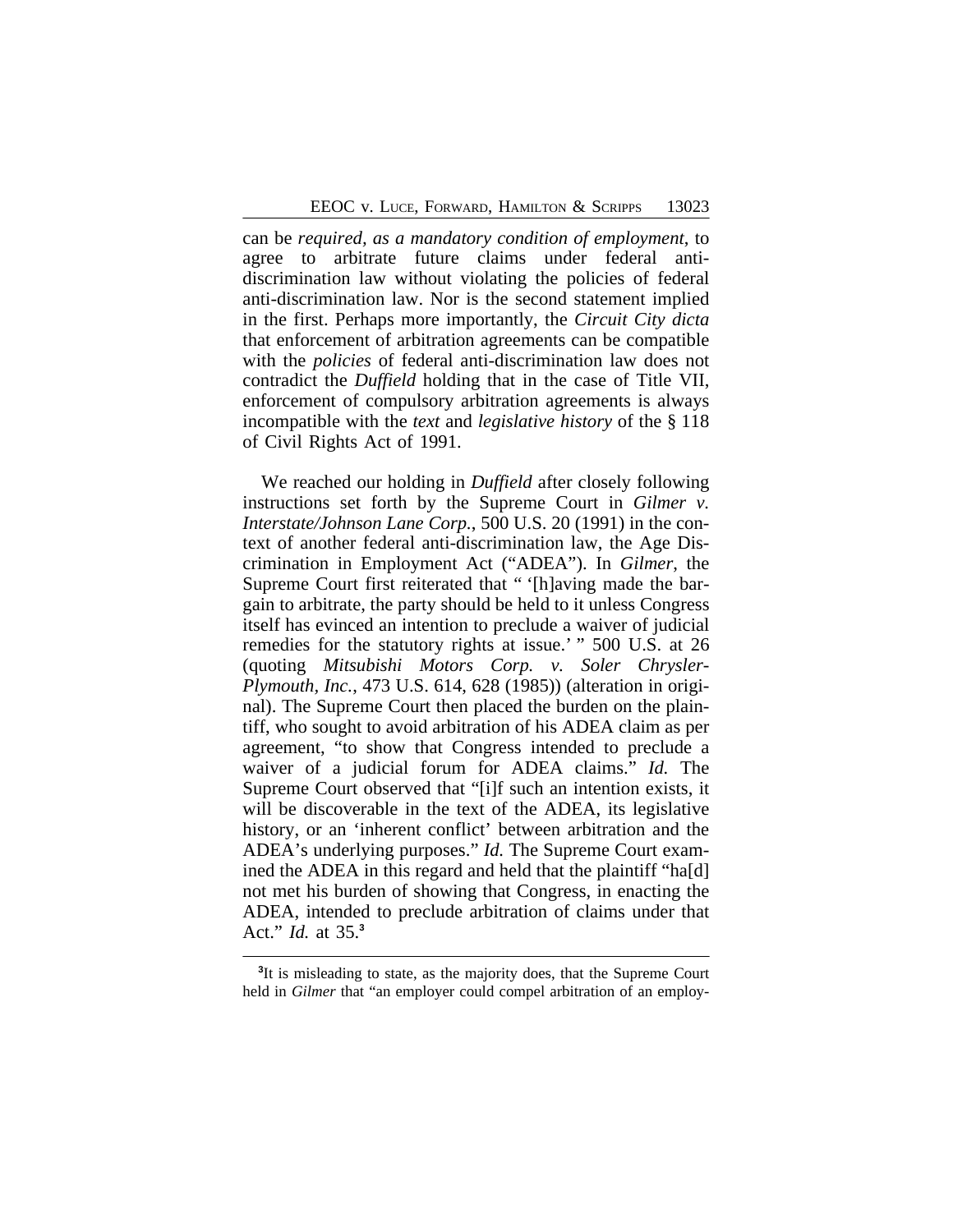In *Duffield*, we recited these instructions word for word:

"Having made the bargain to arbitrate, the party should be held to it unless Congress itself has evinced an intention to preclude a waiver of judicial remedies for the statutory rights at issue." *Mitsubishi*, . . . 473 U.S. [at] 628 . . . . The burden, therefore, is on Duffield to demonstrate that "Congress intended to preclude a waiver of a judicial forum for [Title VII] claims" in the manner mandated by the [securities registration application]. *Gilmer*, 500 U.S. at 26 . . . . "If such an intention exists, it will be discoverable in the text of [the act at issue], its legislative history, *or* an 'inherent conflict' between arbitration and the [act's] underlying purposes." *Id.* at 26 . . . .

*Duffield*, 144 F.3d at 1190. We moreover closely followed these instructions in *Duffield* when we found that "Congress' intent to preclude the compulsory arbitration of Title VII claims is conclusively demonstrated in the *text* and/or *legislative history* of the Civil Rights Act of 1991 . . . ." *Duffield*,

ee's ADEA claim pursuant to an arbitration provision required as a condition of his employment." Maj. op. at 13004. The Supreme Court indeed stated the question presented as "whether a claim under the [ADEA] can be subjected to compulsory arbitration pursuant to an arbitration agreement in a securities registration application." *Gilmer*, 500 U.S. at 23. But the Supreme Court did *not* use the term "compulsory" in the sense given to that term in *Duffield*, i.e., requiring an employee to sign an arbitration agreement as a condition of employment. *See supra* note 2 and accompanying text. Rather, the Supreme Court used the term "compulsory" in the sense of "mandatory," i.e., contractually required. *See id.* And while the arbitration provision at issue in *Gilmer* was indeed required as a condition of employment, this was *not* made an issue by the Supreme Court, which held more generally that the plaintiff "ha[d] not met his burden of showing that Congress, in enacting the ADEA, intended to preclude arbitration of claims under that Act." *Gilmer*, 500 U.S. at 35. Thus, there is no conflict between *Gilmer* and *Duffield*.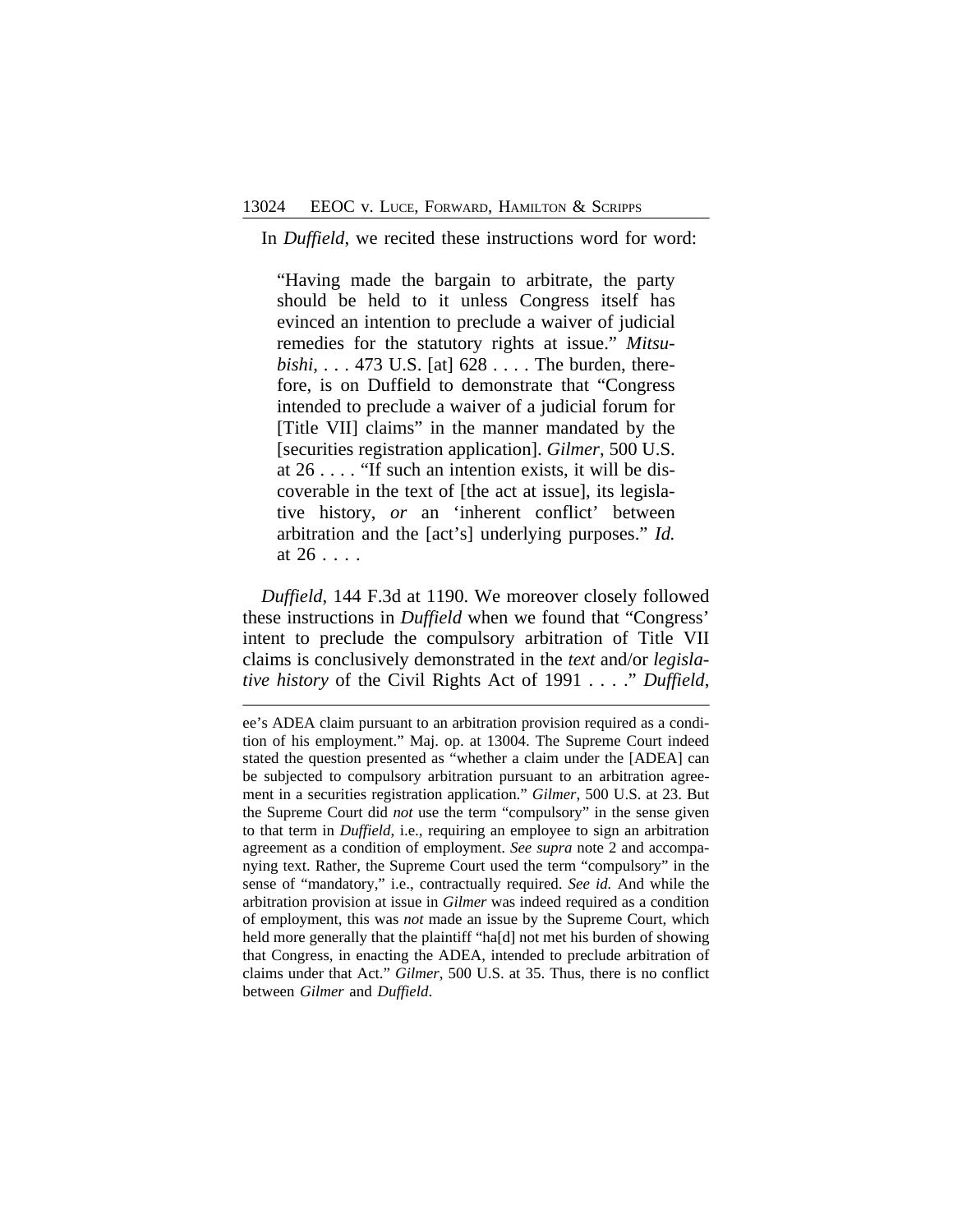144 F.3d at 1189-90 (emphasis added); *compare with Gilmer*, 500 U.S. at 26.

Section 118 of the Civil Rights Act of 1991 provides: "*Where appropriate and to the extent authorized by law*, the use of alternative means of dispute resolution, including . . . arbitration, is *encouraged* to resolve disputes arising under [Title VII]." Pub. L. No. 102-166, § 118, 105 Stat 1071 (1991), *reprinted in* notes to 42 U.S.C. § 1981 (emphasis added). Regarding the text of § 118, we observed that especially in light of the limiting phrases "[w]here appropriate" and "to the extent authorized by law," "it would seem entirely disingenuous to fasten onto . . . one word," i.e., encouraged, "and conclude that Congress was boundlessly in favor of *all* forms of arbitration." *Duffield*, 144 F.3d at 1193. Indeed, given that encouragement implies voluntariness and requirement implies involuntariness, Congress' instruction in § 118 that "arbitration . . . is encouraged" if anything seems to contradict the majority's conclusion that arbitration may be required as a condition of employment under Title VII. We concluded that "the *text* of [§ 118] is, at a minimum, ambiguous," and we therefore turned to the *legislative history* of that section. *Duffield*, 144 F.3d at 1193. Because our detailed discussion in *Duffield* of § 118's legislative history unequivocally supports our holding in that case, and because the majority in the present case does not address any part of that discussion, I reproduce that discussion below at some length:

Congress in fact *specifically rejected* a proposal that would have allowed employers to enforce "compulsory arbitration" agreements. It did so in the most emphatic terms, explaining that:

H.R. 1 includes a provision encouraging the use of alternative means of dispute resolution to supplement, rather than supplant, the rights and remedies provided by Title VII. The Republican substitute, however,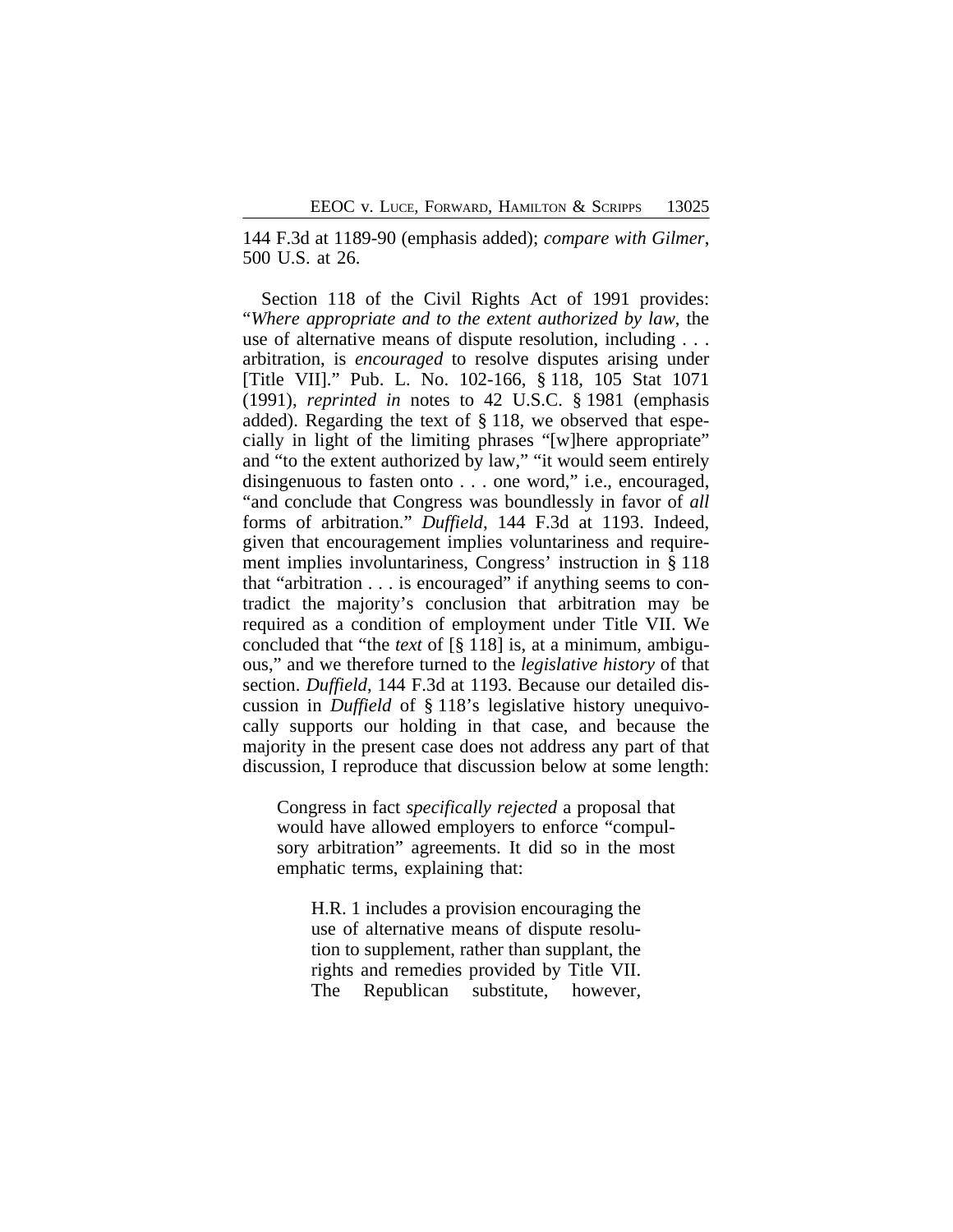encourages the use of such mechanisms "in place of judicial resolution." Thus, *under the latter proposal employers could refuse to hire workers unless they signed a binding statement waiving all rights to file Title VII complaints* . . . . American workers should not be forced to choose between their jobs and their civil rights.

H.R. Rep. No. 40(I) at 104 (emphasis added). This rejection of the "Republican" proposal provides . . . "strong evidence" of Congress' intent . . . to preclude compulsory arbitration of civil rights claims and to "encourage" only voluntary agreements — agreements that do not require potential employees to waive their right to litigate in a judicial forum as a mandatory condition of employment . . . . The [House] Committee [on Education and Labor]'s view of § 118 was reiterated by key congressmen in the floor debates, who repeatedly stated that § 118 encouraged arbitration only "where parties knowingly and voluntarily elect to use those methods." 137 Cong. Rec. S15478 (daily ed. Oct. 30, 1991) (statement of Sen. Dole); see also 137 Cong. Rec. H9548 (daily ed. Nov. 7, 1991) (statement of Rep. Hyde) (explaining that § 118 encourages arbitration where "the parties knowingly and voluntarily elect" to submit to such procedures). The most informed and important statements were made by Representative Edwards, the Chairman of the House Committee on Education and Labor. Representative Edwards unequivocally explained during the debate immediately prior to the [Civil Rights] Act [of 1991]'s passage . . . : ["]*This section contemplates the use of voluntary arbitration . . . , not coercive attempts to force employees in advance to forego statutory rights* . . . . ["] [137 Cong. Rec. H9530 (daily ed. Nov. 7, 1991) (statement of Rep. Edwards)] (empha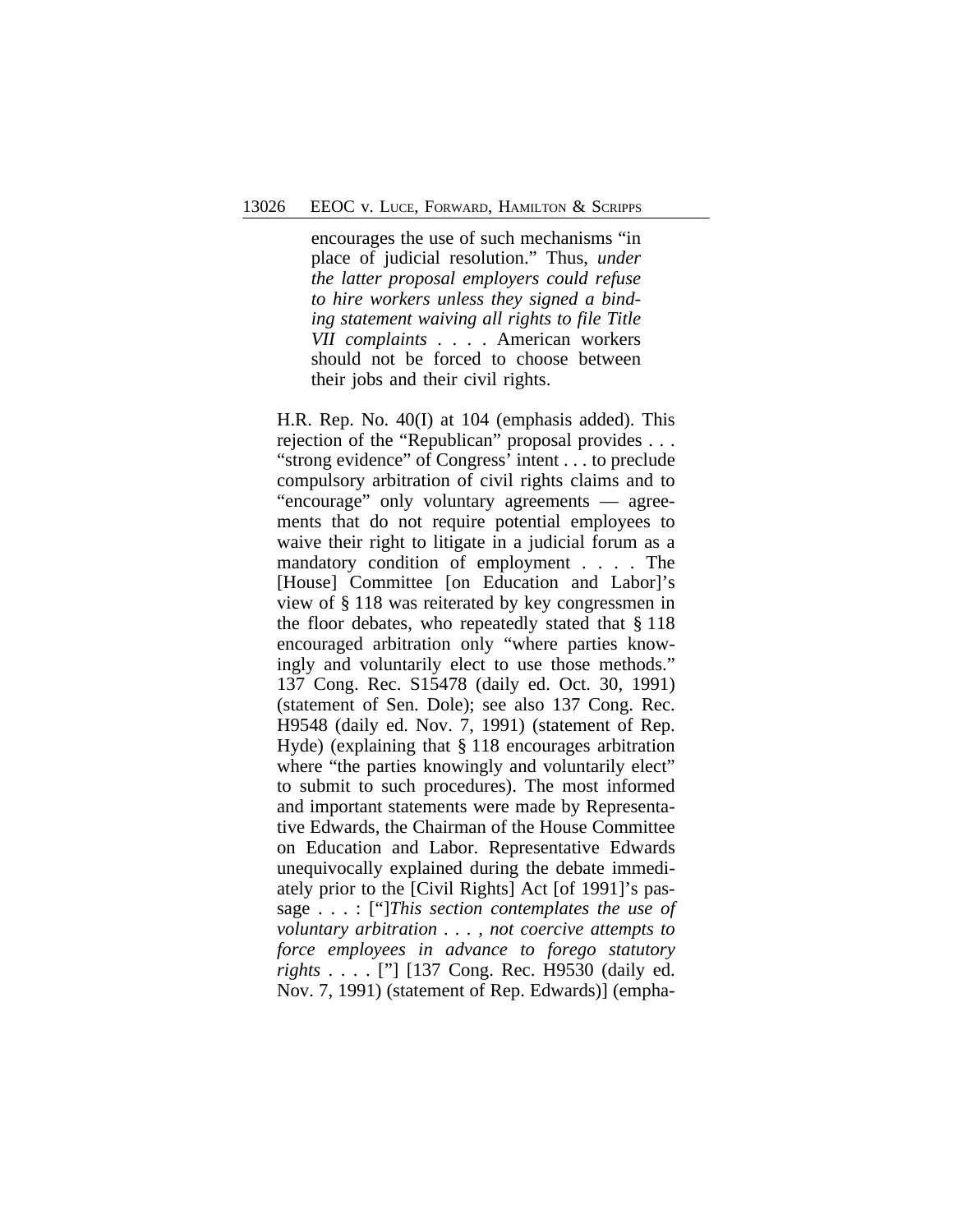sis added). Finally, President Bush echoed Congress' understanding of the arbitration section in signing the Act, stating that "section 118 encourages *voluntary* agreements between employers and employees to rely on alternative mechanisms such as mediation and arbitration." Statement of the President of the United States, Signing Ceremony, Pub.L. No. 102- 166 (Nov. 21, 1991), reprinted in 1991 U.S.C.C.A.N. 768, 769 (emphasis added).

*Duffield*, 144 F.3d at 1196-97 (footnote omitted). Notwithstanding the majority's unsupported statement that the *Duffield* court "pick[ed] and cho[se] snippets of legislative history consistent with its desired result," maj. op. at 13006, there can be little doubt in the correctness of the conclusion by the *Duffield* court that arbitration agreements *required* by employers from their employees as a condition of employment are not "*voluntary* arbitration agreements between employers and employees" as envisioned by Congress for Title VII. *Duffield*'s holding that enforcement of compulsory arbitration agreements violates the text and legislative history of § 118 of the Civil Rights Act of 1991 is compatible with *Circuit City*'s *dicta* that enforcement of consensual arbitration agreements does not violate the policies of federal anti-discrimination law.

B.

Second, the majority claims that "the Supreme Court's emphatic reminder [in *Circuit City*] that the right to a judicial forum is not a substantive right contradicts *Duffield*'s fundamental supposition that the Act guaranteed a nonwaivable, substantive right to a jury trial." Maj. op. at 13010. The majority attempts to support this claim by comparing the Supreme Court's statement in *Circuit City* that "by agreeing to arbitrate a statutory claim, a party does not forgo the substantive rights afforded by the statute," 532 U.S. at 123 (quoting *Gilmer*, 500 U.S. at 26 (1991) (quoting *Mitsubishi*, 473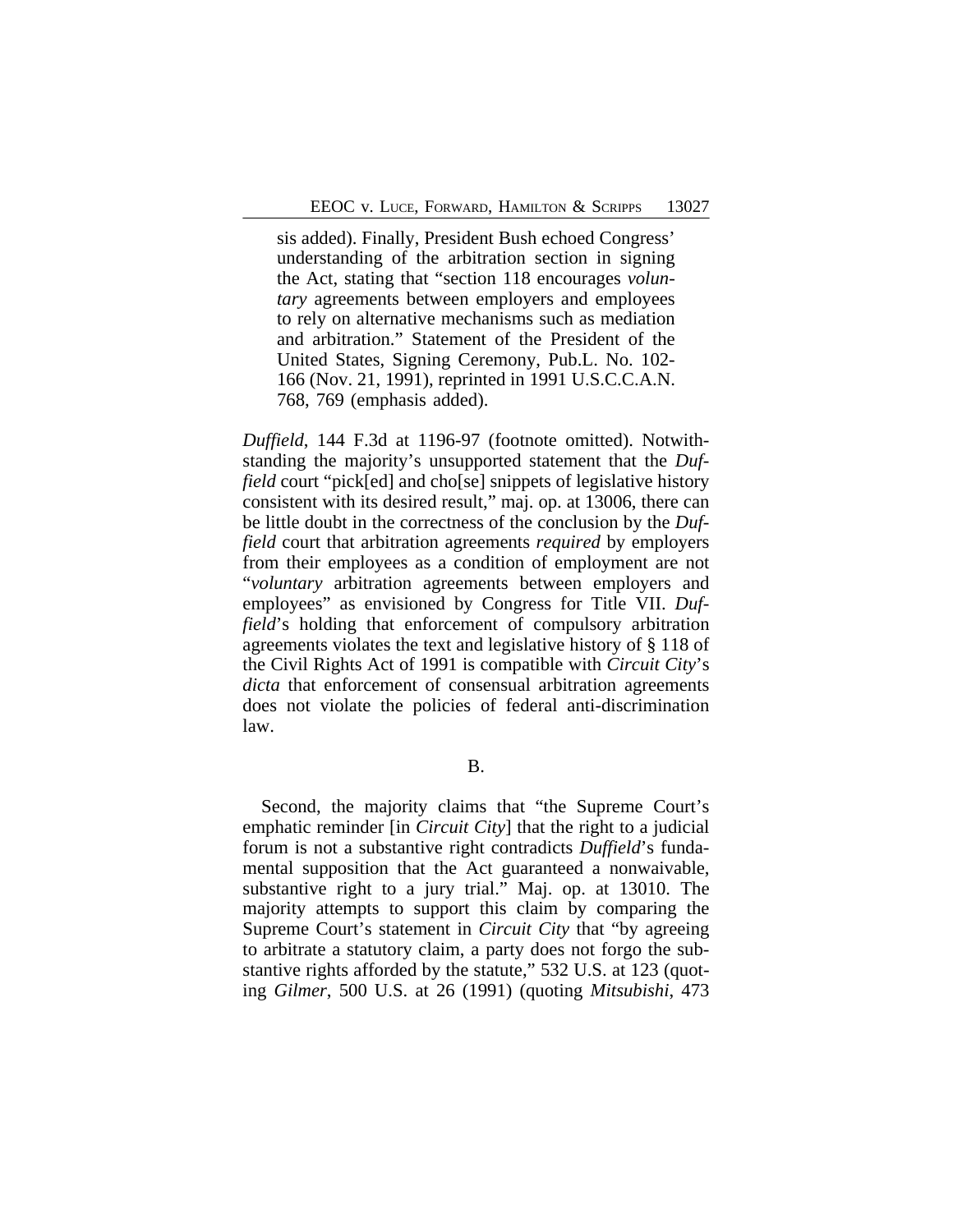U.S. at 628)), with our holding in *Duffield* that "under the Civil Rights Act of 1991, employers may not [through compulsory arbitration agreements] compel individuals to waive their Title VII right to a judicial forum," 144 F.3d at 1185. *See* maj. op. at 13006. Nowhere in *Duffield*, however, did we suggest that this "right to a judicial forum" is a *substantive* right, as the majority claims. Indeed, our statement in *Duffield* that the Civil Rights Act of 1991 "increased substantially the *procedural* rights and remedies available to Title VII plaintiffs," 144 F.3d at 1189 (emphasis added), suggests, to the contrary, that we perceived the right to a jury trial as a *procedural* right. *Duffield*, then, "was not premised . . . on the arbitral forum causing a loss of substantive rights." *Melton v. Philip Morris, Inc.*, No. Civ. 01-93-KI, 2001 WL 1105046, \*3 (D. Or. Aug. 9, 2001). Instead, "*Duffield* found 'the context, language and [legislative] history . . . make out a conclusive case . . . that Congress intended to preclude compulsory arbitration of Title VII claims.' " *Id.* (quoting *Duffield*, 144 F.3d at 1199). Accordingly, the Supreme Court's statement that "[b]y agreeing to arbitrate a statutory claim, a party does not forgo the substantive rights afforded by the statute," *Circuit City*, 532 U.S. at 123 (quoting *Gilmer*, 500 U.S. at 26 (1991) (quoting *Mitsubishi*, 473 U.S. at 628)), does not contradict our conclusion that "Congress intended to preclude compulsory arbitration of Title VII claims," *Duffield*, 144 F.3d at 1199.

Most damaging to the majority's argument is that already in *Duffield*, we considered the very language which the Supreme Court later quoted in *Circuit City* — and which the majority now concludes "contradicts" our holding in *Duffield* — and concluded that this language was compatible with our holding there. We first wrote: "We recognize that, as the Supreme Court has stated, agreements to arbitrate must generally be treated not as 'forego[ing] the substantive rights afforded by [a] statute,' but rather as merely changing the forum in which they are protected. *Gilmer*, 500 U.S. at 26 . . . (quoting *Mitsubishi*, 473 U.S. at 628 . . .)." *Duffield*, 144 F.3d at 1199. We then explained: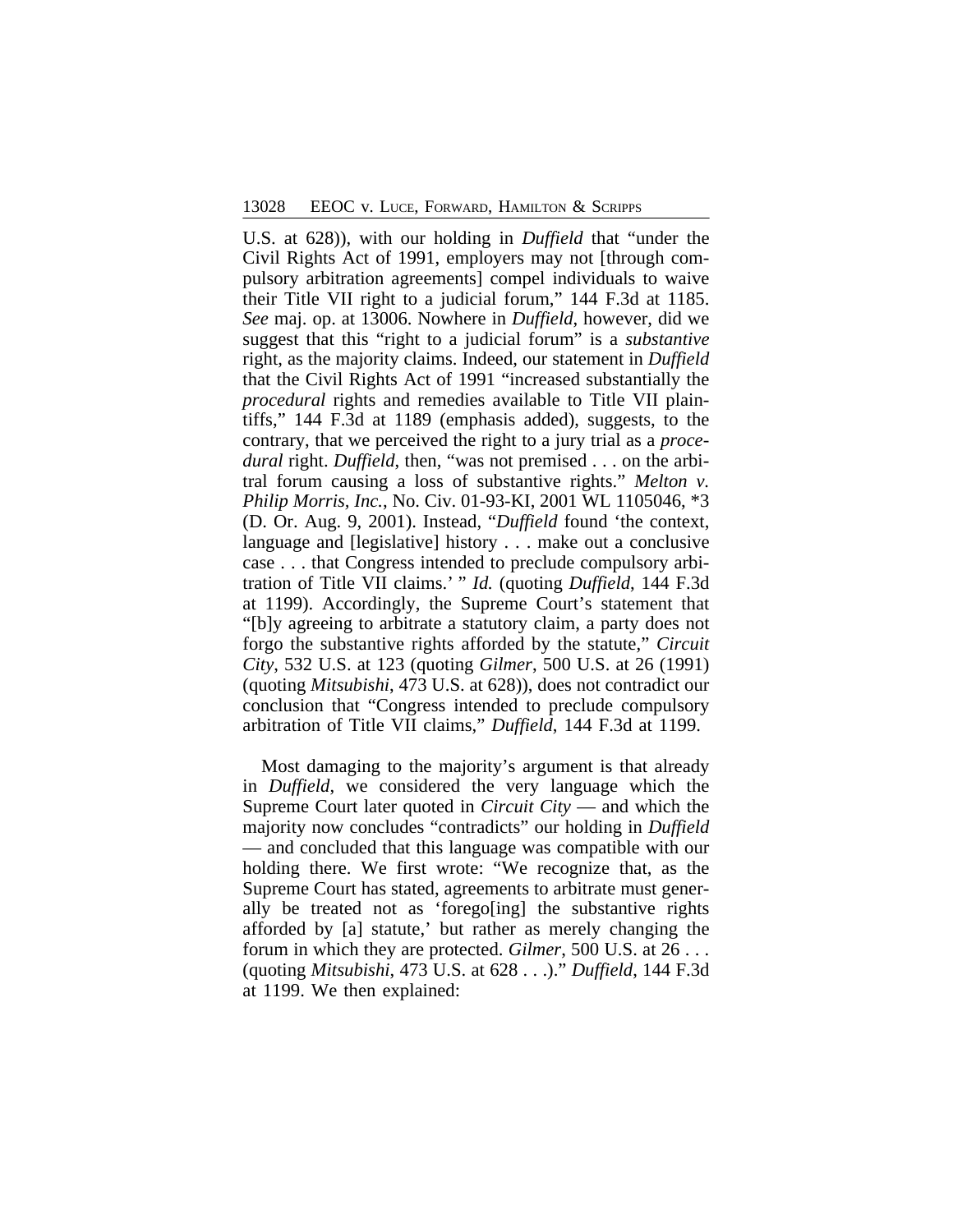Yet even assuming that the general federal policy in favor of arbitration would ordinarily apply to the compulsory arbitration of civil rights claims, we are not free to apply that policy here. Where Congress has manifested its intent, with regard to arbitration questions and otherwise, the Supreme Court has made it abundantly clear that the judiciary is not free to "legislate" its own contrary preferences.

*Id.* (citing *Brogan v. United States*, 522 U.S. 398, 406-07 (1998)).

According to the majority, *Circuit City* contradicted *Duffield* by merely re-quoting language from *Gilmer* and *Mitsubishi*; language which we already considered in *Duffield* and found compatible with our holding there. The majority reads too much into *Circuit City*. *Circuit City* added nothing to the interpretation of the *Gilmer*/*Mitsubishi* language. In particular, *Circuit City* did not contradict the interpretation of that language in *Duffield*. In the end, the majority does no more than register *its own* disagreement with this court's earlier interpretation of the *Gilmer*/*Mitsubishi* language in *Duffield*. But as the majority acknowledges, such disagreement by one panel of this court with a prior panel of this court is not a proper ground for reconsidering the decision of the prior panel. *See* maj. op. at 13009 (citing *United States v. Gay*, 967 F.2d 322, 327 (9th Cir. 1992)).**<sup>4</sup>**

<sup>&</sup>lt;sup>4</sup>For the same reasons, the Supreme Court's subsequent statement in *EEOC v. Waffle House, Inc.*, 122 S. Ct. 754, 765 n.10 (2002), that "[the Supreme Court has] held that federal statutory claims may be the subject of arbitration agreements that are enforceable pursuant to the FAA because the agreement only determines the choice of forum" does not make "*Duffield*'s continuing validity . . . questionable" or "cast doubt as to whether Congress precluded compulsory arbitration of Title VII claims," contrary to what a panel of this court recently suggested in *Circuit City Stores, Inc. v. Najd*, 294 F.3d 1104 (9th Cir. 2002). *See id.* at 1107 (stating that "[u]ltimately," the *Najd* court did not have to "decide whether *Duffield* remains good law because Najd did not sue under Title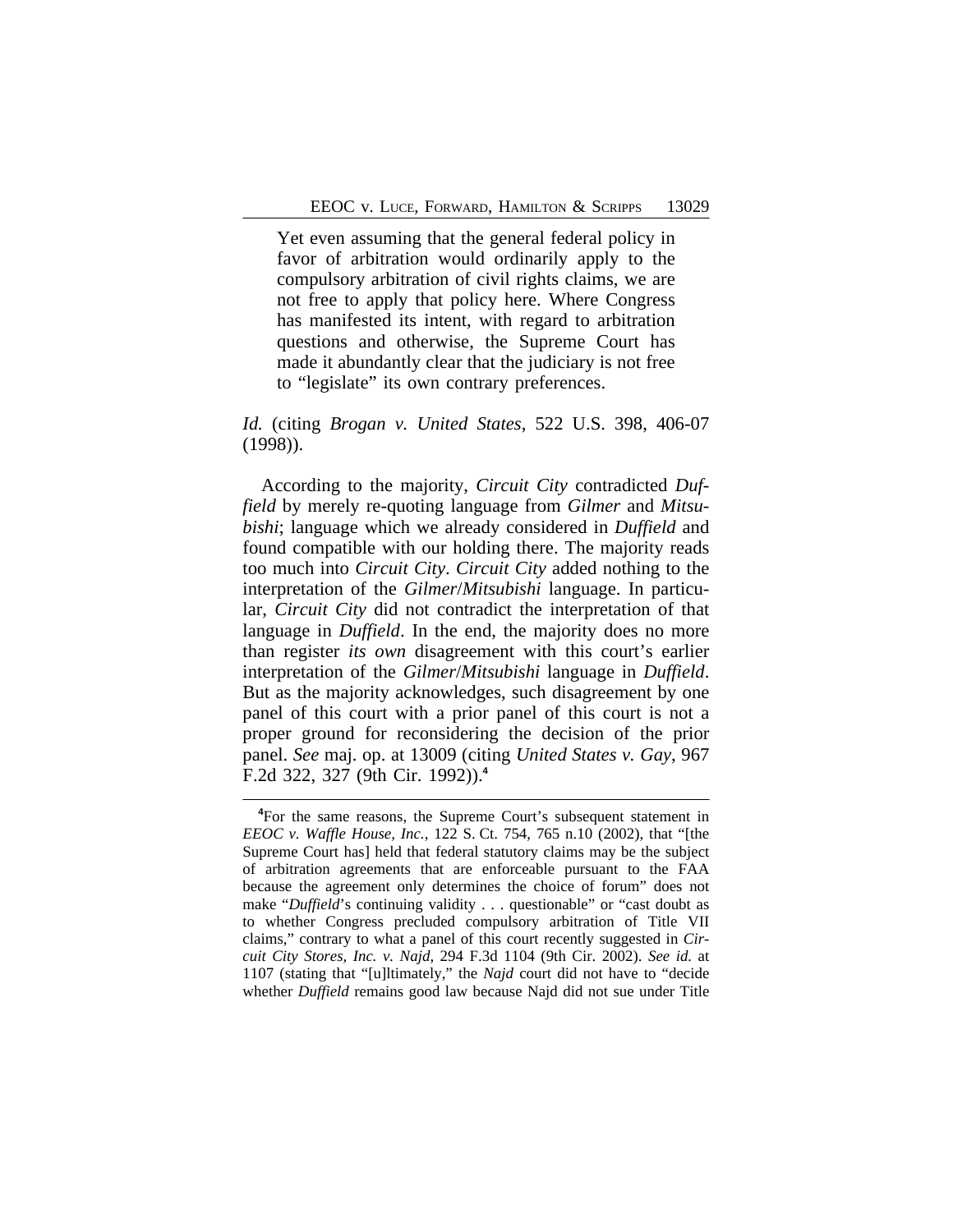#### **III.**

Less than four years ago, the Supreme Court denied certiorari in *Duffield*. *See Duffield v. Robertson, Stephens & Co.*, 525 U.S. 982 (1998). Last year, the same Supreme Court decided a different issue in *Circuit City* without as much as mentioning *Duffield*. In the present case, the majority, after brushing aside *Duffield*'s careful statutory interpretation as an "exercise," maj. op. at 13006, and reading into *Circuit City* what isn't there, somehow reaches "the inevitable conclusion" that *Duffield* has been "implicitly overruled" and "no longer remains good law," maj. op. at 13011, 13019. The majority recognizes that it is error for one panel of our court to "remed- [y]" the decision of another panel of our court, unless "a decision of the Supreme Court requires th[e] panel" to do so. Maj. op. at 13009.**<sup>5</sup>** Indeed, we observed in *Gay* that "one threejudge panel of this court cannot reconsider or overrule the decision of a prior panel," except "when 'an intervening Supreme Court decision undermines an existing precedent of

**5** It is, therefore, irrelevant whether "[s]ince our *Duffield* decision in 1998, our Sister Circuits as well as the Supreme Courts of California and Nevada have unanimously repudiated its holding." Maj. op. at 13008. Moreover, six of the ten cases from other circuits cited in support of this statement were decided *before Duffield*. In none of these six cases was the question at issue in *Duffield* and in the present case — whether employers may require employees, as a condition of employment, to agree to arbitrate future Title VII claims — a question that was explicitly decided *contra Duffield*.

VII"), *see also id.* at 1110 (Paez, J., concurring) (criticizing the *Najd* majority's "assault on the validity of *Duffield*" as "entirely unnecessary" and "merely gratuitous"). In support of its statement that federal statutory claims may be the subject of enforceable arbitration agreements because such agreements determine only the choice of forum, the *Waffle House* Court — like the *Circuit City* Court — merely re-quoted the same passage from *Gilmer* and *Mitsubishi* which we already considered in *Duffield* and found compatible with our holding there. *See Waffle House*, 122 S. Ct. at 765 n.10 (quoting *Gilmer*, 500 U.S. at 26 (quoting *Mitsubishi*, 473 U.S. at 628)).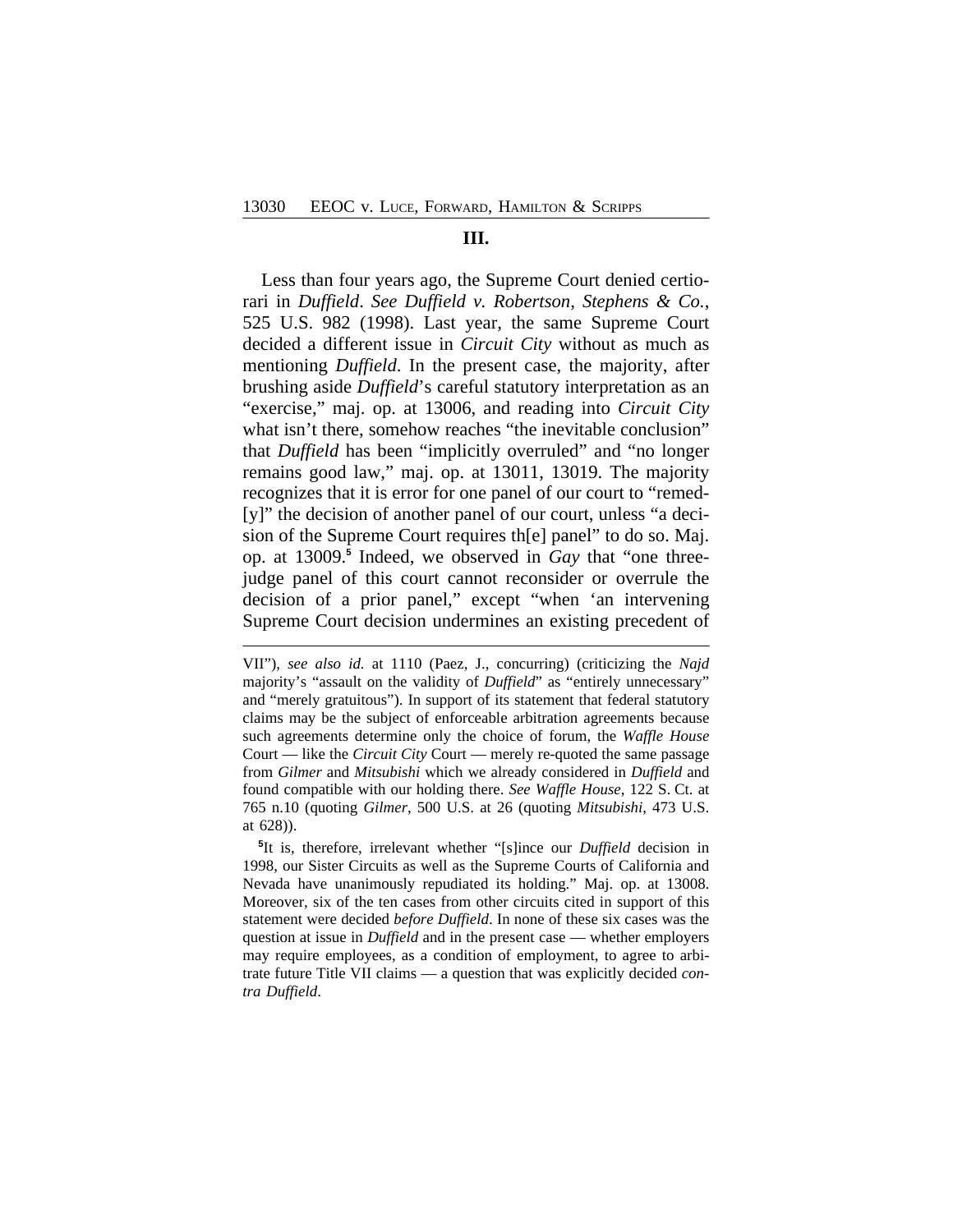the Ninth Circuit, and both cases are closely on point.' " 967 F.2d at 327 (quoting *United States v. Lancellotti*, 761 F.2d 1363, 1366 (9th Cir.1985)). Because no intervening decision by the Supreme Court has undermined *Duffield*'s holding, it is error for the majority to reconsider that holding.

Perhaps most disturbing is that the majority does not consider the consequences of its holding today. By allowing employers to require their employees, as a mandatory condition of employment, to agree to arbitrate future Title VII claims, the majority allows employers to force their employees to chose between their jobs and their right to bring future Title VII claims in court. That choice, of course, is no choice at all.**<sup>6</sup>** There may be "real benefits to the enforcement of arbitration provisions." Maj. op. at 13009 (quoting *Circuit City*, 532 U.S. at 122-23).**<sup>7</sup>** That does not justify allowing employ-

<sup>7</sup>There are also well-known "potential disadvantages" from the employees' point of view, such as "waiver of a right to a jury trial, limited discovery, and limited judicial review." *Armendariz v. Found. Health Psychare Servs., Inc.*, 6 P.3d 669, 690 (Cal. 2000) (noting also that "[v]arious studies show that arbitration is advantageous to the employers . . . because it reduces the size of the award that an employee is likely to get, particularly if the employer is a 'repeat player' in the arbitration system"). *See also Paladino v. Avnet Computer Techs., Inc.*, 134 F.3d 1054, 1062 (11th Cir. 1998) (noting that "[a]rbitration ordinarily brings hardship for litigants along with potential efficiency" because "[a]rbitral litigants often

**<sup>6</sup>**More than three-quarters of a century ago, Andrew Furuseth, then president of the International Seaman's Union of America, said in opposition to the FAA as originally proposed: "Will such contracts be signed? Esau agreed, because he was hungry . . . . With the growing hunger in modern society, there will be but few that will be able to resist." *Proceedings of the 26th Annual Convention of the International Seaman's Union of America* 203-204 (1923). This still holds true today, if employers are allowed to require their employees, as a condition of employment, to agree to arbitrate their future Title VII claims. It was for this reason that in 1991, Congress rejected a "Republican substitute" for § 118 which would have allowed such compulsory arbitration agreements. Congress explained that "American workers should not be forced to choose between their jobs and their civil rights." H.R. Rep. No. 40(I) at 104 (emphasis added).